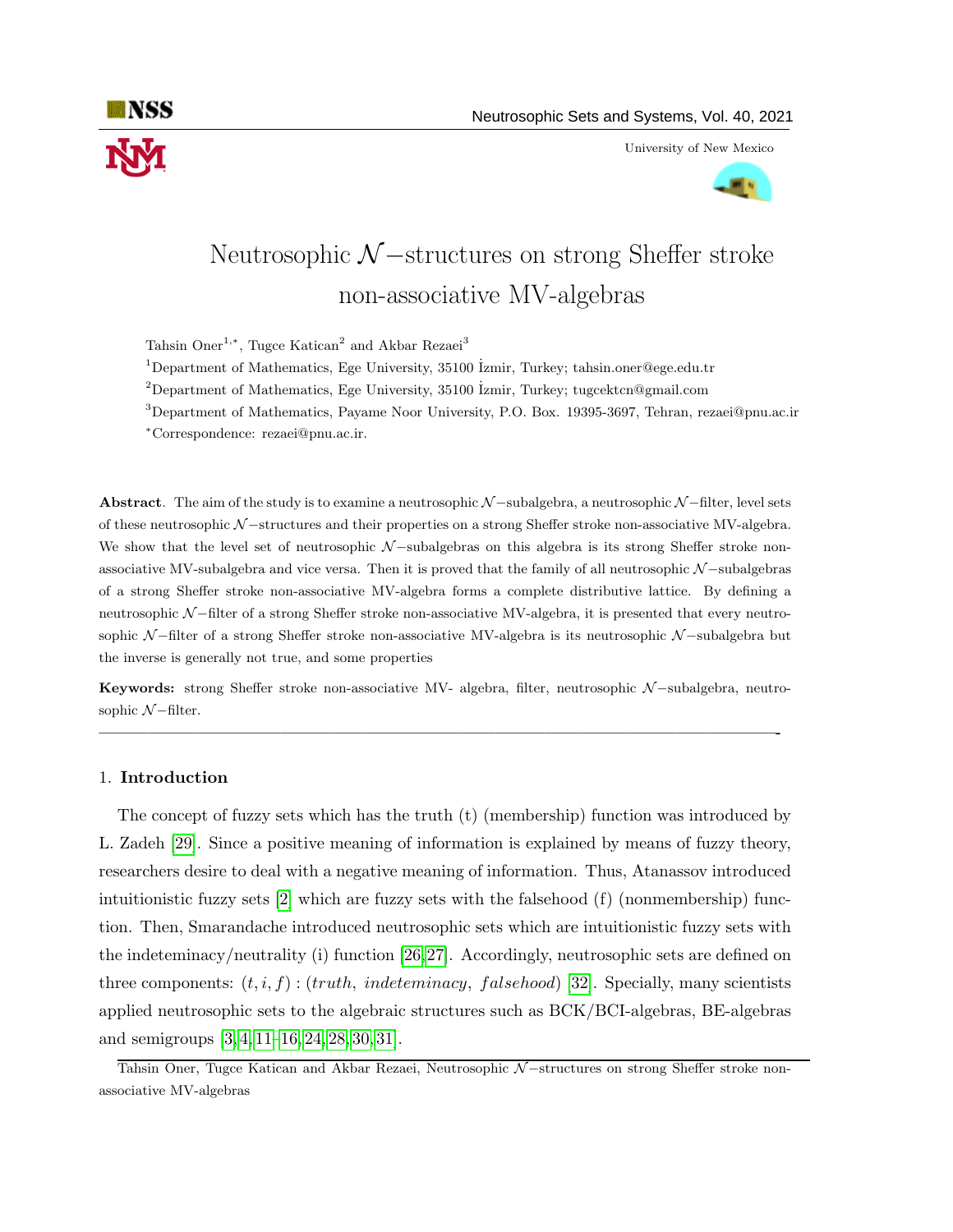Sheffer stroke, which is also called the NAND operator in computer science, was firstly introduced by H. M. Sheffer [\[25\]](#page-17-9). Since any axioms and formulas in Boolean algebras can be written only by using this operation [\[17\]](#page-16-5), Sheffer stroke can be applied to many logical algebras such as orthoimplication algebras [\[1\]](#page-16-6), ortholattices [\[5\]](#page-16-7), Hilbert algebras [\[18\]](#page-16-8)- [\[19\]](#page-16-9), BLalgebras [\[23\]](#page-17-10), UP-algebras [\[20\]](#page-16-10) and BG-algebras [\[21\]](#page-16-11). Therefore, it is easier to control a logical system consisting of Sheffer stroke itself. Moreover, C. C. Chang introduced MV-algebras which are algebraic counterparts of Lukasiewicz many-valued logic [\[9,](#page-16-12) [10\]](#page-16-13). Then Chajda et al. introduced and improved non-associative MV-algebras (briefly, NMV-algebras) which are generalizations of MV-algebras [\[7,](#page-16-14)[8\]](#page-16-15). Also, non-associative MV-algebras with Sheffer stroke [\[6\]](#page-16-16) and their filters [\[22\]](#page-16-17) are presented.

Basic definitions and notions about strong Sheffer stroke non-associative MV-algebras,  $\mathcal{N}-$ functions and neutrosophic  $\mathcal{N}-$ structures defined by the  $\mathcal{N}-$ functions on a nonempty universe X are presented. Then the concepts of a neutrosophic  $\mathcal{N}-subalgebra$  and a  $(a, b, c)-level$ set defined by N −functions are given on strong Sheffer stroke non-associative MV-algebras. It is shown that the  $(a, b, c)$ −level set of a neutrosophic N-subalgebra defined by N-functions on strong Sheffer stroke non-associative MV-algebras is its strong Sheffer stroke non-associative MV-subalgebra and the inverse is true. In fact, we state that the family of all neutrosophic  $\mathcal{N}-$ subalgebras of this algebraic structure forms a complete distributive lattice. Some properties of neutrosophic N-subalgebras of strong Sheffer stroke non-associative MV-algebras are analyzed. Also, it is investigated the images of the sequence under N −functions on a strong Sheffer stroke non-associative MV-algebra. Besides, we examine that the case which N −functions defining a neutrosophic N −subalgebra of a strong Sheffer stroke non-associative MV-algebra are constant. After defining a neutrosophic  $\mathcal{N}-$ filter of a strong Sheffer stroke non-associative MV-algebra by  $\mathcal{N}-$ functions, some features of  $\mathcal{N}-$ functions defining the neutrosophic N −filter are studied. We propound that  $(a, b, c)$  –level set of a neutrosophic N −filter of a strong Sheffer stroke non-associative MV-algebra is its filter and that the subsets defined by N −functions on a strong Sheffer stroke non-associative MV-algebra must be its filters so that a neutrosophic  $\mathcal{N}-$ structure on this algebra is a neutrosophic  $\mathcal{N}-$ filter. It is stated that every neutrosophic N-filter of a strong Sheffer stroke non-associative MV-algebra is its neutrosophic  $\mathcal{N}-$ subalgebra while the inverse is usually not valid. In addition, new subsets of a strong Sheffer stroke non-associative MV-algebra are described by the  $\mathcal{N}-$ functions and certain elements in the algebra. We show that these subsets are filters of a strong Sheffer stroke non-associative MV-algebra for its neutrosophic  $\mathcal{N}-$ filter but the inverse does not mostly hold.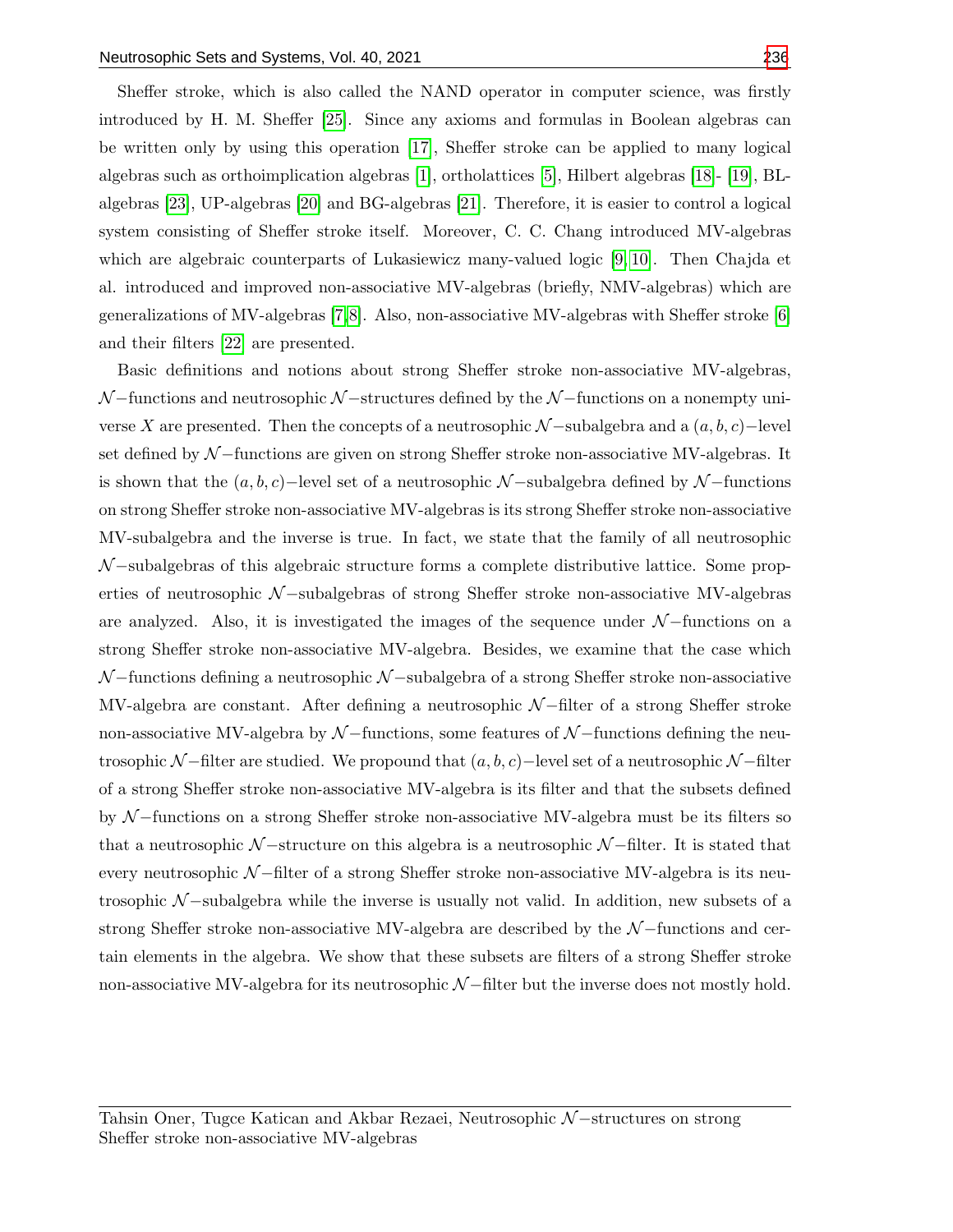## 2. Preliminaries

In this section, we give basic definitions and notions about strong Sheffer stroke nonassociative MV-algebras (briefly, strong Sheffer stroke NMV-algebras) and neutrosophic  $\mathcal{N}-$ structures.

**Definition 2.1.** [\[5\]](#page-16-7) Let  $\mathcal{A} = \langle A, \vert \rangle$  be a groupoid. The operation | is said to be a Sheffer stroke operation if it satisfies the following conditions:

- $(S1)$   $x|y = y|x,$  $(S2)$   $(x|x)|(x|y) = x,$ (S3)  $x|((y|z)|(y|z)) = ((x|y)|(x|y))|z,$
- $(S4)$   $(x|((x|x)|(y|y))))|(x|((x|x)|(y|y))) = x.$

**Definition 2.2.** [\[6\]](#page-16-16) A strong Sheffer stroke NMV-algebra is an algebra  $(A, \vert, 1)$  of type  $(2, 0)$ satisfying the identities for all  $x, y, z \in A$ :

 $(n1)$   $x|y \approx y|x,$  $(n2)$   $x|0 \approx 1$ ,  $(n3)$   $(x|1)|1 \approx x$ ,  $(n4)$   $((x|1)|y)|y \approx ((y|1)|x)|x,$  $(n5)$   $(x|1)|((x|y)|1) \approx 1,$  $(n6)$   $x|(((((x|y)|y)|z)|z)|1) \approx 1,$ 

where 0 denotes the algebraic constant 1|1.

**Proposition 2.3.** [\[22\]](#page-16-17) Let  $(A, \vert A)$  be a strong Sheffer stroke NMV-algebra. Then the binary  $relation \leq defined$  by

 $x \leq y$  if and only if  $x|(y|1) \approx 1$ 

is a partial order on A. Hence,  $(A, \leq)$  is a poset with the least element 0 and the greatest element 1.

**Lemma 2.4.** [\[22\]](#page-16-17) In a strong Sheffer stroke NMV-algebra  $(A, \vert, 1)$ , the following properties hold for all  $x, y, z \in A$ :

 $(i)$   $x|(x|1) \approx 1$ , (ii)  $x \leq y \Leftrightarrow y|1 \leq x|1$ , (iii)  $y \leq x|(y|1)$ ,  $(iv)$   $y|1 \leq x|y,$ (v)  $x \leq (x|y)|y,$ (vi)  $x \leq (((x|y)|y)|z)|z,$  $(vii) ((x|y)|y)|y \approx x|y,$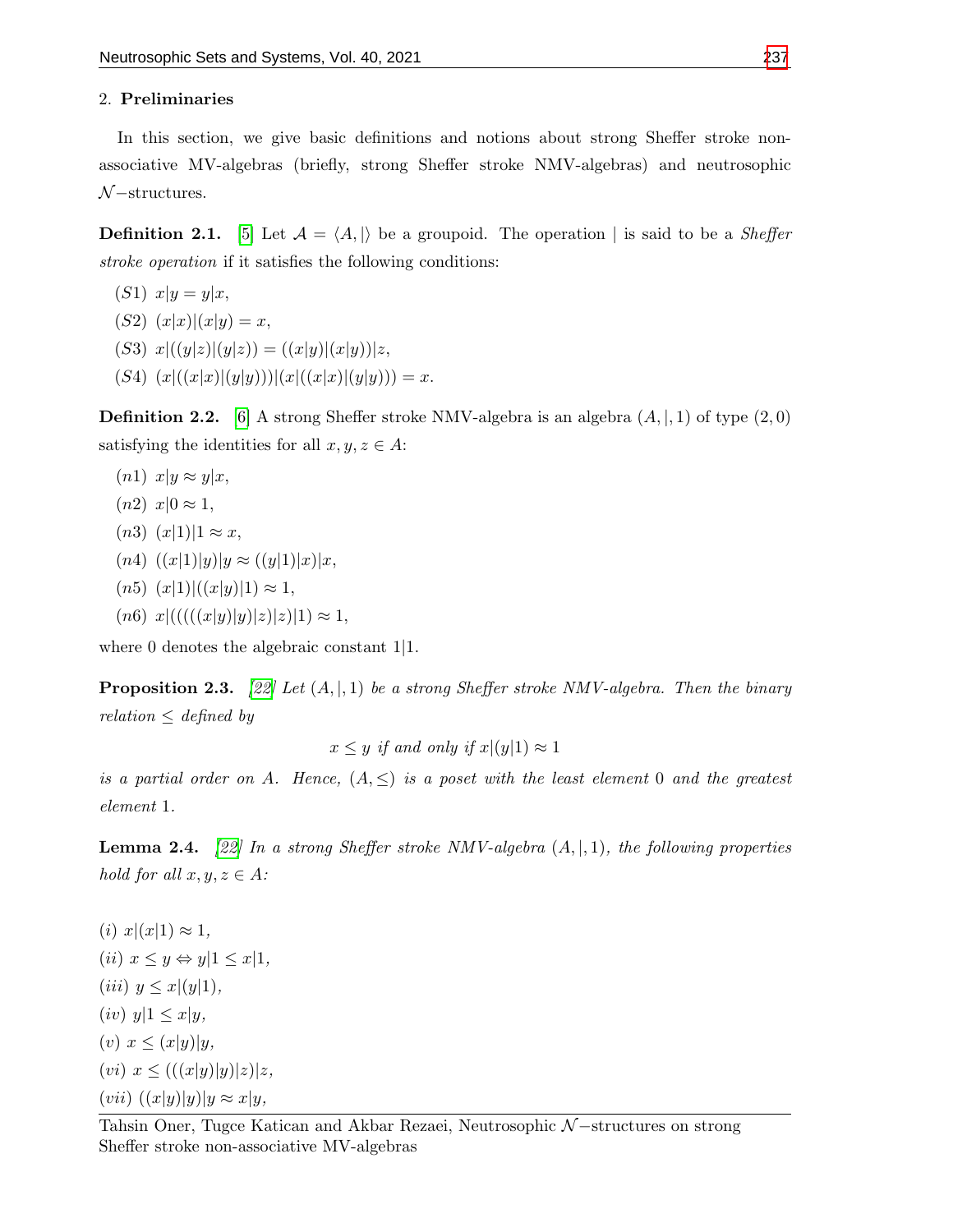$(viii)$   $x|1 \approx x|x,$  $(ix)$   $x|(x|x) \approx 1$ ,  $(x)$  1 $(x|x) \approx x$ ,  $(xi)$   $x \leq y \Rightarrow y|z \leq x|z$ ,  $(xii)$   $x|(y|1) \leq (y|(z|1))|((x|(z|1))|1),$  $(xiii)$   $x|(y|1) \leq (z|(x|1))|((z|(y|1))|1),$ (xiv)  $x \leq y$  and  $z \leq t$  imply  $y|t \leq x|z$ .

**Definition 2.5.** [\[22\]](#page-16-17) A nonempty subset  $F \subseteq A$  is called a filter of A if it satisfies the following properties:

 $(S_f - 1)$  1  $\in$  F,  $(S_f - 2)$  For all  $x, y \in A$ ,  $x|(y|1) \in F$  and  $x \in F$  imply  $y \in F$ .

**Lemma 2.6.** [\[22\]](#page-16-17) A nonempty subset  $F \subseteq A$  is a filter of A if and only if  $1 \in F$  and  $x \le y$ and  $x \in F$  imply  $y \in F$ .

**Definition 2.7.** [\[11\]](#page-16-3)  $\mathcal{F}(X, [-1, 0])$  denotes the collection of functions from a set X to [-1,0] and a element of  $\mathcal{F}(X, [-1, 0])$  is called a negative-valued function from X to  $[-1, 0]$  (briefly,  $\mathcal{N}-$ function on X). An  $\mathcal{N}-$ structure refers to an ordered pair  $(X, f)$  of a set X and an  $\mathcal{N}$  –function f on X.

**Definition 2.8.** [\[16\]](#page-16-4) A neutrosophic  $N$  –structure over a nonempty universe X is defined by

$$
X_N := \frac{X}{(T_N, I_N, F_N)} = \{ \frac{x}{(T_N(x), I_N(x), F_N(x))} : x \in X \},
$$

where  $T_N, I_N$  and  $F_N$  are  $\mathcal{N}-$ function on X, called the negative truth membership function, the negative indeterminacy membership function and the negative falsity membership function, respectively.

Every neutrosophic  $N$  –structure  $X_N$  over X satisfies the condition

$$
(\forall x \in X)(-3 \le T_N(x) + I_N(x) + F_N(x) \le 0).
$$

#### 3. Neutrosophic N −structures

In this section, we give neutrosophic  $\mathcal{N}-$ subalgebras and neutrosophic  $\mathcal{N}-$ filters on strong Sheffer stroke NMV-algebras. Unless indicated otherwise, A states a strong Sheffer stroke NMV-algebra.

**Definition 3.1.** A neutrosophic  $N$  –subalgebra  $A_N$  on a strong Sheffer stroke NMV-algebra A is a neutrosophic  $\mathcal{N}-$ structure of A satisfying the conditions

$$
\min\{T_N(x), T_N(y)\} \le T_N(x|(y|1)),
$$

$$
\max\{I_N(x), I_N(y)\} \ge I_N(x|(y|1))
$$

Tahsin Oner, Tugce Katican and Akbar Rezaei, Neutrosophic N−structures on strong Sheffer stroke non-associative MV-algebras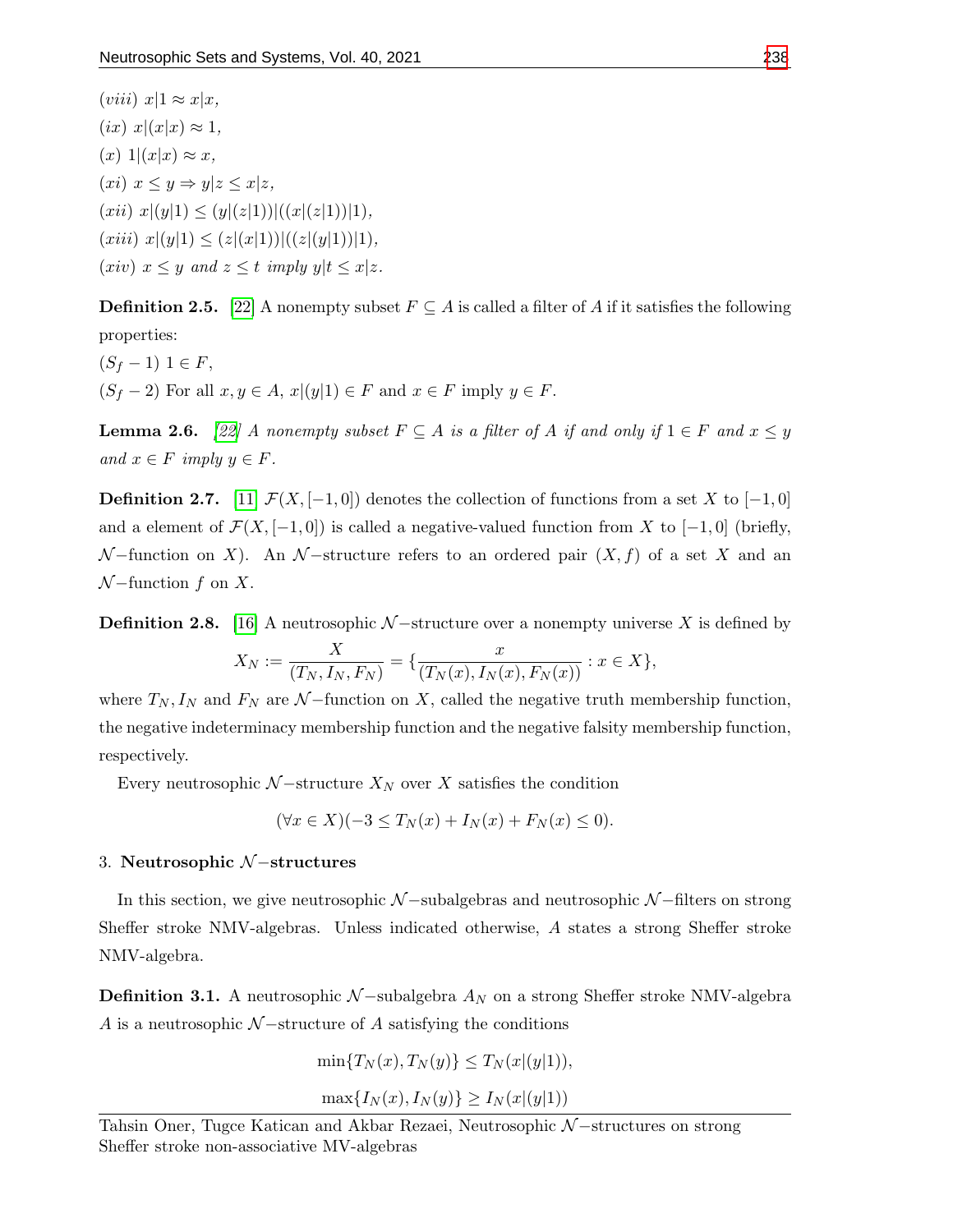and

$$
\max\{F_N(x), F_N(y)\} \ge F_N(x|(y|1)),
$$

for all  $x, y \in A$ .

**Example 3.2.** Consider a strong Sheffer stroke NMV-algebra A in which the set  $A = \{0, u, \ldots\}$  $v, 1$  and the Sheffer operation  $\vert$  on A has the following Cayley table:

## TABLE 1

|                | 0 | $\boldsymbol{u}$ | $\boldsymbol{v}$ |                  |
|----------------|---|------------------|------------------|------------------|
| $\overline{0}$ | 1 | 1                | 1                |                  |
| $\overline{u}$ | 1 | $\overline{v}$   | $\mathbf{1}$     | $\overline{v}$   |
| $\overline{v}$ | 1 | 1                | $\boldsymbol{u}$ | $\boldsymbol{u}$ |
| 1              |   | $\upsilon$       | $\boldsymbol{u}$ | 0                |

A neutrosophic  $\mathcal{N}-$ structure

$$
A_N = \{ \frac{0}{(-0.79, -0.001, 0)}, \frac{u}{(-0.68, -0.72, -0.4)}, \frac{v}{(-0.68, -0.72, -0.4)}, \frac{1}{(0, -0.88, -1)} \}
$$

on A is a neutrosophic  $\mathcal{N}-subalgebra$  of A.

**Definition 3.3.** Let  $A_N$  be a neutrosophic  $N$  –structure on a strong Sheffer stroke NMValgebra A and  $a, b, c$  be any elements of  $[-1, 0]$  such that  $-3 \le a + b + c \le 0$ . For

$$
T_N^a := \{ x \in A : T_N(x) \ge a \},
$$
  

$$
I_N^b := \{ x \in A : I_N(x) \le b \}
$$

and

$$
F_N^c := \{ x \in A : F_N(x) \le c \},
$$

the set

$$
A_N(a, b, c) := \{x \in H : T_N(x) \ge a, I_N(x) \le b \text{ and } F_N(x) \le c\}
$$

is called the  $(a, b, c)$ −level set of  $A_N$ . Moreover,

$$
A_N(a, b, c) = T_N^a \cap I_N^b \cap F_N^c.
$$

**Definition 3.4.** [\[22\]](#page-16-17) A subset B of a strong Sheffer stroke NMV-algebra A is called a strong Sheffer stroke NMV-subalgebra of A if 1 of A is in B and  $(B, \vert, 1)$  forms a strong Sheffer stroke NMV-algebra. Clearly, A itself and  $\{1\}$  are strong Sheffer stroke NMV-subalgebras of A.

**Lemma 3.5.** Let  $B$  be a nonempty subset of a strong Sheffer stroke NMV-algebra  $A$ . Then B is a strong Sheffer stroke NMV-subalgebra of A if and only if  $x|(y|1) \in B$ , for all  $x, y \in B$ .

Tahsin Oner, Tugce Katican and Akbar Rezaei, Neutrosophic N−structures on strong Sheffer stroke non-associative MV-algebras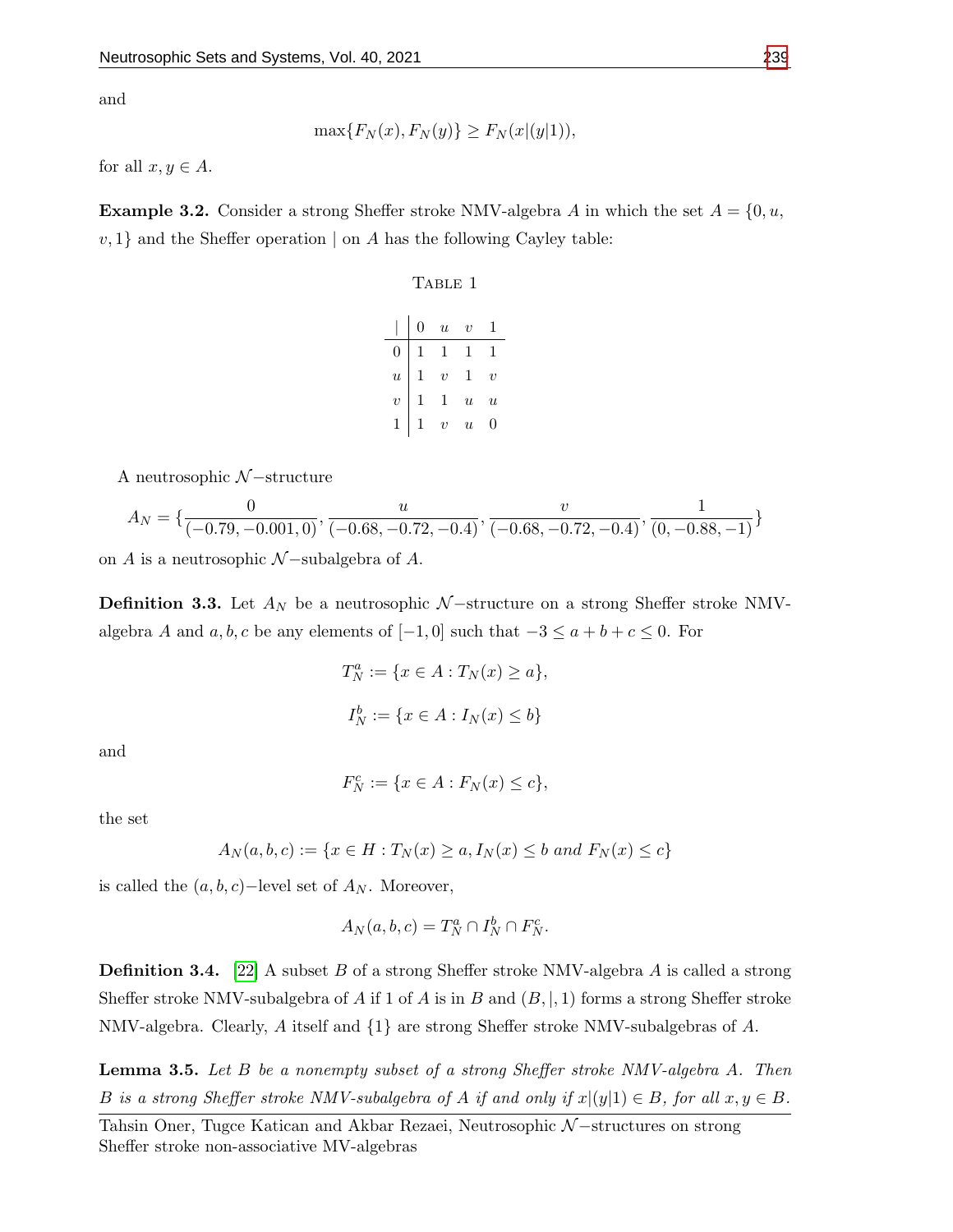Proof. Let B be a nonempty subset of a strong Sheffer stroke NMV-algebra A such that  $x|(y|1) \in B$ , for all  $x, y \in B$ . Then  $1 \approx x|(x|1) \in B$  from Lemma 2.4 (i). Since  $B \subseteq A$ ,  $(B, |, 1)$ satisfies (n1)-(n6), for all  $x, y, z \in B$ . Thus,  $(B, \vert, 1)$  is a strong Sheffer stroke NMV-subalgebra A.

Conversely, let  $B$  be a strong Sheffer stroke NMV-subalgebra of  $A$ . Since  $B$  states a strong Sheffer stroke NMV-algebra, it must be closed under the Sheffer operation |, that is,  $x|y \in B$ , for all  $x, y \in B$ . Hence,  $x|(y|1) \in B$ , for all  $x, y \in B$ .

**Theorem 3.6.** Let  $A_N$  be a neutrosophic N – structure on a strong Sheffer stroke NMV-algebra A and a, b, c be any elements in  $[-1,0]$  such that  $-3 \le a+b+c \le 0$ . If  $A_N$  is a neutrosophic  $\mathcal{N}-subalgebra$  of A, then the nonempty level set  $A_N(a, b, c)$  of  $A_N$  is a subalgebra of A.

*Proof.* Let  $A_N$  be a neutrosophic N-subalgebra of A and x, y be any elements in  $A_N(a, b, c)$ , for  $a, b, c \in [-1, 0]$  with  $-3 \le a + b + c \le 0$ . Then  $T_N(x) \ge a, I_N(x) \le b, F_N(x) \le c$ ,  $T_N(y) \ge a, I_N(y) \le b$  and  $F_N(y) \le c$ . Since

$$
T_N(x|(y|1)) \ge \min\{T_N(x), T_N(y)\} \ge a,
$$
  

$$
I_N(x|(y|1))| \le \max\{I_N(x), I_N(y)\} \le b
$$

and

$$
F_N(x|(y|1)) \le \max\{F_N(x), F_N(y)\} \le c,
$$

for all  $x, y \in A$ , it follows that  $x|(y|1) \in T_N^a$ ,  $x|(y|1) \in I_N^b$  and  $x|(y|1) \in F_N^c$ , which implies that  $x|(y|1) \in T_N^a \cap I_N^b \cap F_N^c = A_N(a, b, c)$ . Thus,  $A_N(a, b, c)$  is a subalgebra of A by Lemma  $3.5.$   $\Box$ 

**Theorem 3.7.** Let  $A_N$  be a neutrosophic  $N$  –structure on a strong Sheffer stroke NMV-algebra A and  $T_N^a$ ,  $I_N^b$  and  $F_N^c$  be subalgebras of A, for all  $a, b, c \in [-1, 0]$  with  $-3 \le a + b + c \le 0$ . Then  $A_N$  is a neutrosophic  $N$  –subalgebra of A.

*Proof.* Let  $T_N^a, I_N^b$  and  $F_N^c$  be subalgebras of A, for all  $a, b, c \in [-1, 0]$  with  $-3 \le a+b+c \le 0$ . Assume that x and y are any elements in A such that  $u_1 = T_N(x|(y|1)) < \min\{T_N(x), T_N(y)\} =$  $v_1$ . If  $a_0 = \frac{1}{2}$  $\frac{1}{2}(u_1 + v_1) \in [-1, 0)$ , then  $u_1 < a_0 < v_1$ . So,  $x, y \in T_N^{a_0}$  while  $x|(y|1) \notin T_N^{a_0}$ , which is a contradiction. Thus,  $\min\{T_N(x), T_N(y)\} \leq T_N(x|\gamma(y|1))$ , for all  $x, y \in A$ .

Suppose that x and y are any elements in A such that  $u_2 = \max\{I_N(x), I_N(y)\}$  <  $I_N(x|(y|1)) = v_2$ . If  $b_0 = \frac{1}{2}$  $\frac{1}{2}(u_2 + v_2) \in [-1, 0)$ , then  $u_2 < b_0 < v_2$ , which implies that  $x, y \in I_N^{b_0}$  but  $x|(y|1) \notin I_N^{b_0}$ . This is a contradiction. Thus,  $I_N(x|(y|1)) \leq \max\{I_N(x), I_N(y)\},$ for all  $x, y \in A$ .

Tahsin Oner, Tugce Katican and Akbar Rezaei, Neutrosophic N-structures on strong Sheffer stroke non-associative MV-algebras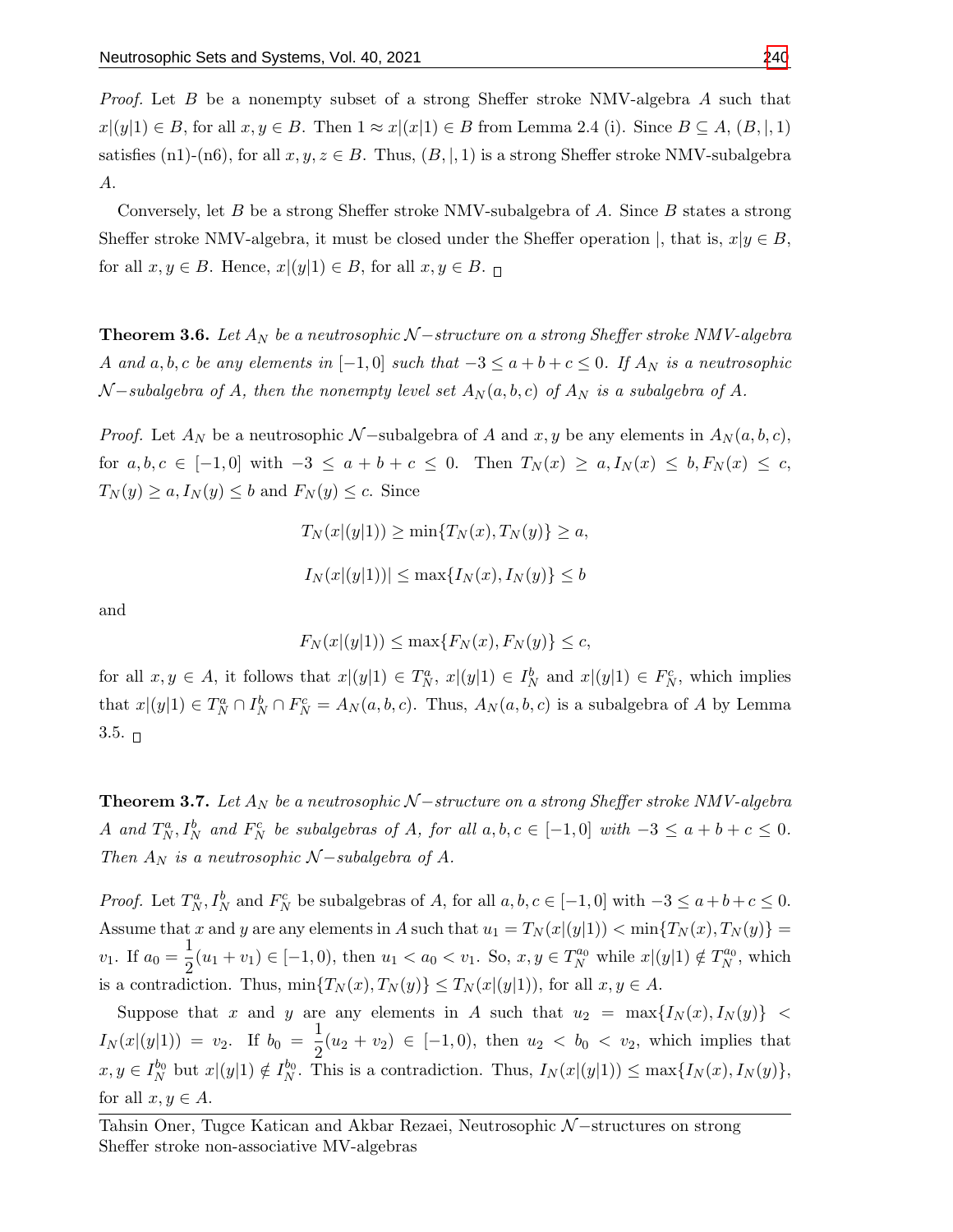Assume that x and y are any elements in A such that  $v_3 = F_N(x|(y|1)) > \max\{F_N(x),\}$  $F_N(y)$ } = u<sub>3</sub>. If  $c_0 = \frac{1}{2}$  $\frac{1}{2}(u_3 + v_3) \in [-1, 0)$ , then  $u_3 < c_0 < v_3$ . Thus,  $x, y \in F_N^{c_0}$  but  $x|(y|1) \notin F_N^{c_0}$ , which is a contradiction. Thereby,  $\max\{F_N(x), F_N(y)\} \geq F_N(x|(y|1))$ , for all  $x, y \in A$ .

Therefore,  $A_N$  is a neutrosophic  $\mathcal{N}-\mathrm{subalgebra}$  of  $A.$   $\Box$ 

**Theorem 3.8.** Let  $\{A_{N_i} : i \in \mathbb{N}\}\$  be a family of all neutrosophic  $\mathcal{N}-subalgebras$  of a strong Sheffer stroke NMV-algebra A. Then  $\{A_{N_i} : i \in \mathbb{N}\}\$  forms a complete distributive lattice.

*Proof.* Let B be a nonempty subset of  $\{A_{N_i} : i \in \mathbb{N}\}\$ . Since  $A_{N_i}$  is a neutrosophic  $\mathcal{N}-subalgebra$  of A, for all  $A_{N_i} \in B$ , it satisfies

$$
\min\{T_N(x), T_N(y)\} \le T_N(x|(y|1)),
$$
  

$$
I_N(x|(y|1)) \le \max\{I_N(x), I_N(y)\}
$$

and

$$
F_N(x|(y|1)) \le \max\{F_N(x), F_N(y)\},\
$$

for all  $x, y \in A$ . Then  $\bigcap B$  satisfies these inequalities. Thus,  $\bigcap$ Thus,  $\bigcap B$  is a neutrosophic  $\mathcal{N}-subalgebra$  of  $A$ .

Let C be a family of all neutrosophic  $\mathcal{N}$ -subalgebras of A containing  $\bigcup \{A_{N_i} : i \in \mathbb{N}\}\$ . Then  $\bigcap C$  is also a neutrosophic  $\mathcal{N}-subalgebra$  of A.

If  $\bigwedge_{i\in\mathbb{N}}A_{N_i}=\bigcap_{i\in\mathbb{N}}A_{N_i}$  and  $\bigvee_{i\in\mathbb{N}}A_{N_i}=\bigcap C$ , then  $(\{A_{N_i}:i\in\mathbb{N}\},\bigvee,\bigwedge)$  forms a complete lattice. Moreover, it is distibutive by the definitions of  $\bigvee$  and  $\bigwedge$ .

**Lemma 3.9.** If a neutrosophic  $N$  –structure  $A_N$  on a strong Sheffer stroke NMV-algebra A is a neutrosophic  $\mathcal{N}-subalgebra$  of  $A$ , then  $T_N(x) \leq T_N(1)$ ,  $I_N(x) \geq I_N(1)$  and  $F_N(x) \geq F_N(1)$ , for all  $x \in A$ .

*Proof.* Let a neutrosophic  $N$ -structure  $A_N$  on a strong Sheffer stroke NMV-algebra A be a neutrosophic N –subalgebra of A. By substituting  $[y := x]$  in the inequalities in Definition 3.1, it is obtained from Lemma 2.4 (i) that

$$
T_N(x) = \min\{T_N(x), T_N(x)\} \le T_N(x|(x|1)) = T_N(1),
$$
  

$$
I_N(1) = I_N(x|(x|1)) \le \max\{I_N(x), I_N(x)\} = I_N(x)
$$

and

$$
F_N(1) = F_N(x|(x|1)) \le \max\{F_N(x), F_N(x)\} = F_N(x),
$$

for all  $x \in H$ .  $\Box$ 

Tahsin Oner, Tugce Katican and Akbar Rezaei, Neutrosophic N-structures on strong Sheffer stroke non-associative MV-algebras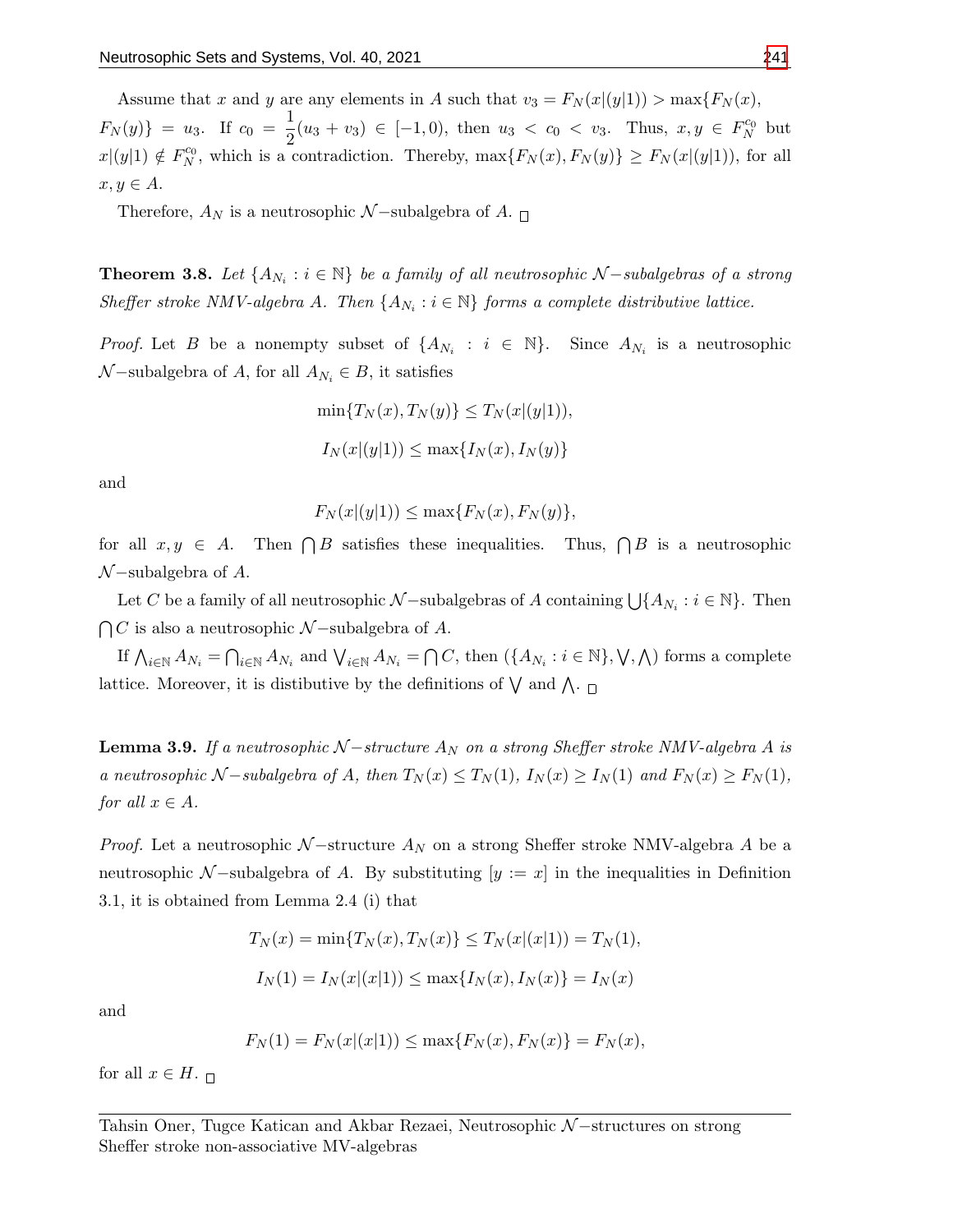The inverse of Lemma 3.9 does not hold in general.

Example 3.10. Consider the strong Sheffer stroke NMV-algebra A in Example 3.2. Then a neutrosophic N −structure

$$
A_N = \{ \frac{0}{(-0.8, -0.7, -0.02)}, \frac{u}{(-0.5, -0.4, -0.3)}, \frac{v}{(-0.2, -0.1, -0.11)}, \frac{1}{(0, -1, -0.6)} \}
$$

on A is not a neutrosophic  $N$  –subalgebra of A since

$$
\max\{I_N(u), I_N(0)\} = \max\{-0.4, -0.7\} = -0.4 < -0.1 = I_N(v) = I_N(u|(0|1)).
$$

**Lemma 3.11.** Let  $A_N$  be a neutrosophic  $N$  – subalgebra of a strong Sheffer stroke NMV-algebra A. If there exists a sequence  $\{a_n\}$  on A such that

$$
\lim_{n\to\infty} T_N(a_n) = 0
$$
,  $\lim_{n\to\infty} I_N(a_n) = -1$  and  $\lim_{n\to\infty} F_N(a_n) = -1$ ,

then

$$
T_N(1) = 0
$$
,  $I_N(1) = -1$  and  $F_N(1) = -1$ .

*Proof.* Let  $A_N$  be a neutrosophic N-subalgebra of a strong Sheffer stroke NMV-algebra A. Suppose that there exists a sequence  $\{a_n\}$  on A such that  $\lim_{n\to\infty}T_N(a_n)=0$  and  $\lim_{n\to\infty} I_N(a_n) = -1 = \lim_{n\to\infty} F_N(a_n)$ . Since  $T_N(a_n) \leq T_N(1)$ ,  $I_N(a_n) \geq I_N(1)$  and  $F_N(a_n) \ge F_N(1)$ , for every  $n \in \mathbb{N}$  from Lemma 3.9, it is obtained that

$$
0 = \lim_{n \to \infty} T_N(a_n) \le \lim_{n \to \infty} T_N(1) = T_N(1) \le 0,
$$
  
-1 \le I<sub>N</sub>(1) =  $\lim_{n \to \infty} I_N(1) \le \lim_{n \to \infty} I_N(a_n) = -1$ 

and

$$
-1 \le F_N(1) = \lim_{n \to \infty} F_N(1) \le \lim_{n \to \infty} F_N(a_n) = -1.
$$

Thus,  $T_N(1) = 0$  and  $I_N(1) = F_N(1) = -1$ .

**Lemma 3.12.** A neutrosophic  $N$ -subalgebra  $A_N$  of a strong Sheffer stroke NMV-algebra A satisfies  $T_N(x) \leq T_N(x|(y|1)), I_N(x) \geq I_N(x|(y|1))$  and  $F_N(x) \geq F_N(x|(y|1)),$  for all  $x, y \in A$ if and only if  $T_N, I_N$  and  $F_N$  are constant.

*Proof.* Let  $A_N$  be a neutrosophic N –subalgebra of a strong Sheffer stroke NMV-algebra A satisfying  $T_N(x) \leq T_N(x|\mathbf{x}|(y|1)), I_N(x) \geq I_N(x|\mathbf{x}|(y|1))$  and  $F_N(x) \geq F_N(x|\mathbf{x}|(y|1)),$  for all  $x, y \in$ A. Since  $T_N(1) \leq T_N(1|(x|1)) = T_N((x|1)|1) = T_N(x)$ ,  $I_N(1) \geq I_N(1|(x|1)) = I_N((x|1)|1) =$  $I_N(x)$  and  $F_N(1) \ge F_N(1|(x|1)) = F_N((x|1)|1) = F_N(x)$  from (n1) and (n3), it follows from Lemma 3.9 that  $T_N(x) = T_N(1)$ ,  $I_N(x) = I_N(1)$  and  $F_N(x) = F_N(1)$ , for all  $x \in A$ .

Conversely, every neutrosophic  $\mathcal{N}-$ subalgebra  $A_N$  of a strong Sheffer stroke NMV-algebra A satisfies  $T_N(x) \leq T_N(x)(y(1)), I_N(x) \geq I_N(x)(y(1))$  and  $F_N(x) \geq F_N(x)(y(1)),$  for all  $x, y \in A$ because  $T_N, I_N$  and  $F_N$  are constant.  $\Box$ 

Tahsin Oner, Tugce Katican and Akbar Rezaei, Neutrosophic N-structures on strong Sheffer stroke non-associative MV-algebras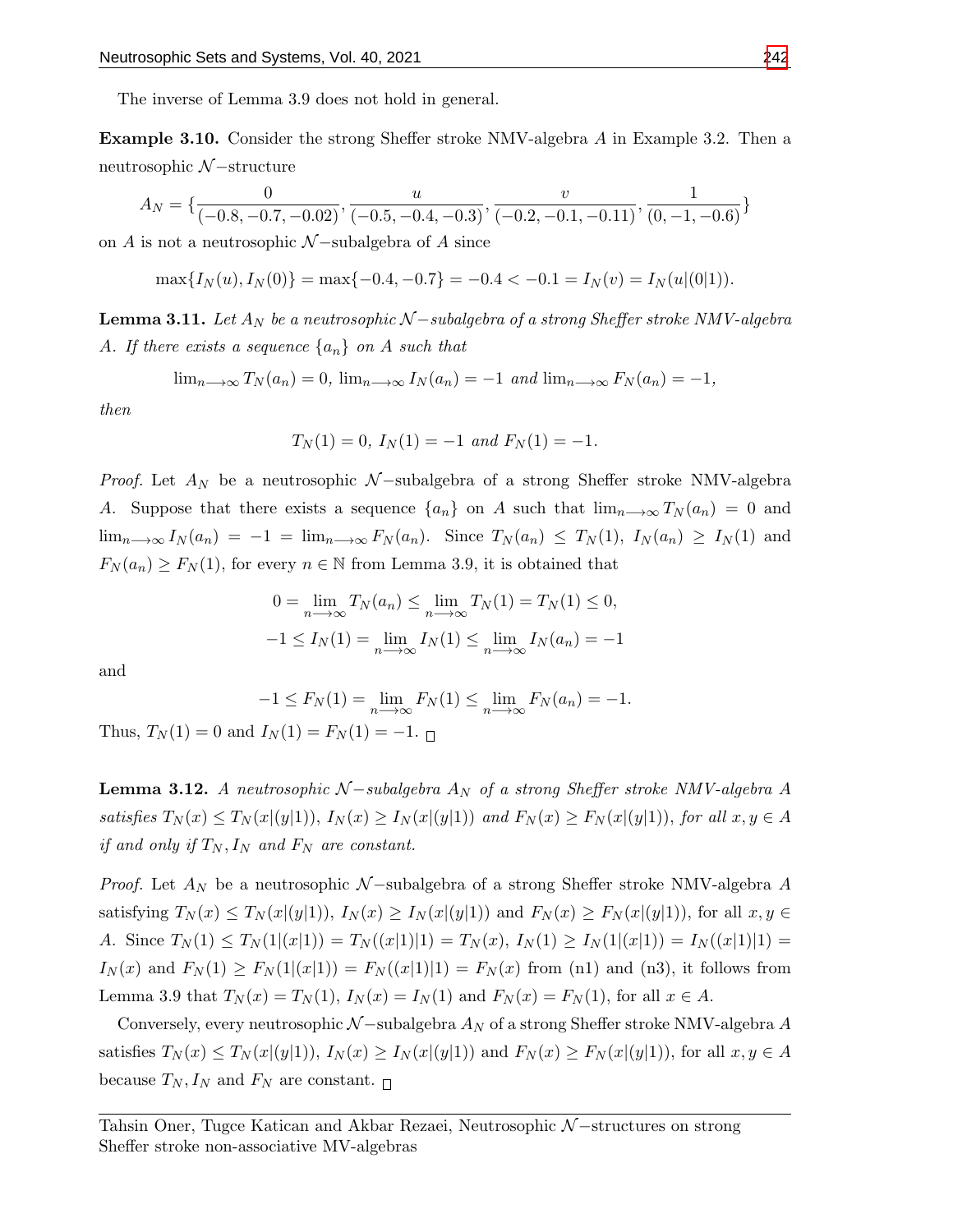**Definition 3.13.** A neutrosophic  $N$  –structure  $A_N$  on a strong Sheffer stroke NMV-algebra A is called a neutrosophic  $N$ –filter of A if

$$
\min\{T_N(x|(y|1)), T_N(x)\} \le T_N(y) \le T_N(1),
$$
  

$$
I_N(1) \le I_N(y) \le \max\{I_N(x|(y|1)), I_N(x)\}
$$

and

$$
F_N(1) \le F_N(y) \le \max\{F_N(x|(y|1)), F_N(x)\},\
$$

for all  $x, y \in A$ .

Example 3.14. Consider the strong Sheffer stroke NMV-algebra A in Example 3.2. Then a neutrosophic N −structure

$$
A_N = \left\{ \frac{0}{(-0.23, -0.3, -0.01)}, \frac{u}{(-0.02, -0.98, -0.11)}, \frac{v}{(-0.23, -0.3, -0.01)}, \frac{1}{(-0.02, -0.98, -0.11)} \right\}
$$
hic N–filter of A.

on  $A$  is a neutrosop

**Lemma 3.15.** Every a neutrosophic  $N$ -filter  $A_N$  of a strong Sheffer stroke NMV-algebra A satisfies that  $x \leq y$  implies  $T_N(x) \leq T_N(y)$ ,  $I_N(x) \geq I_N(y)$  and  $F_N(x) \geq F_N(y)$ , for all  $x, y \in A$ .

*Proof.* Let  $A_N$  be a neutrosophic  $N$ –filter of a strong Sheffer stroke NMV-algebra A and  $x \leq y$ . Then  $x|(y|1) \approx 1$  from Proposition 2.3. Thus,

$$
T_N(x) = \min\{T_N(1), T_N(x)\} = \min\{T_N(x|(y|1)), T_N(x)\} \le T_N(y),
$$

$$
I_N(x) = \max\{I_N(1), I_N(x)\} = \max\{I_N(x|(y|1)), I_N(x)\} \ge I_N(y)
$$

and

$$
F_N(x) = \max\{F_N(1), F_N(x)\} = \max\{F_N(x|(y|1)), F_N(x)\} \ge F_N(y),
$$

for any  $x, y \in A$ .  $\Box$ 

The inverse of Lemma 3.15 is generally not true.

**Example 3.16.** Consider the neutrosophic  $N$ -filter of A in Example 3.14. Then  $v \nleq u$  when  $-0.98 = I_N(u) \le I_N(v) = -0.3.$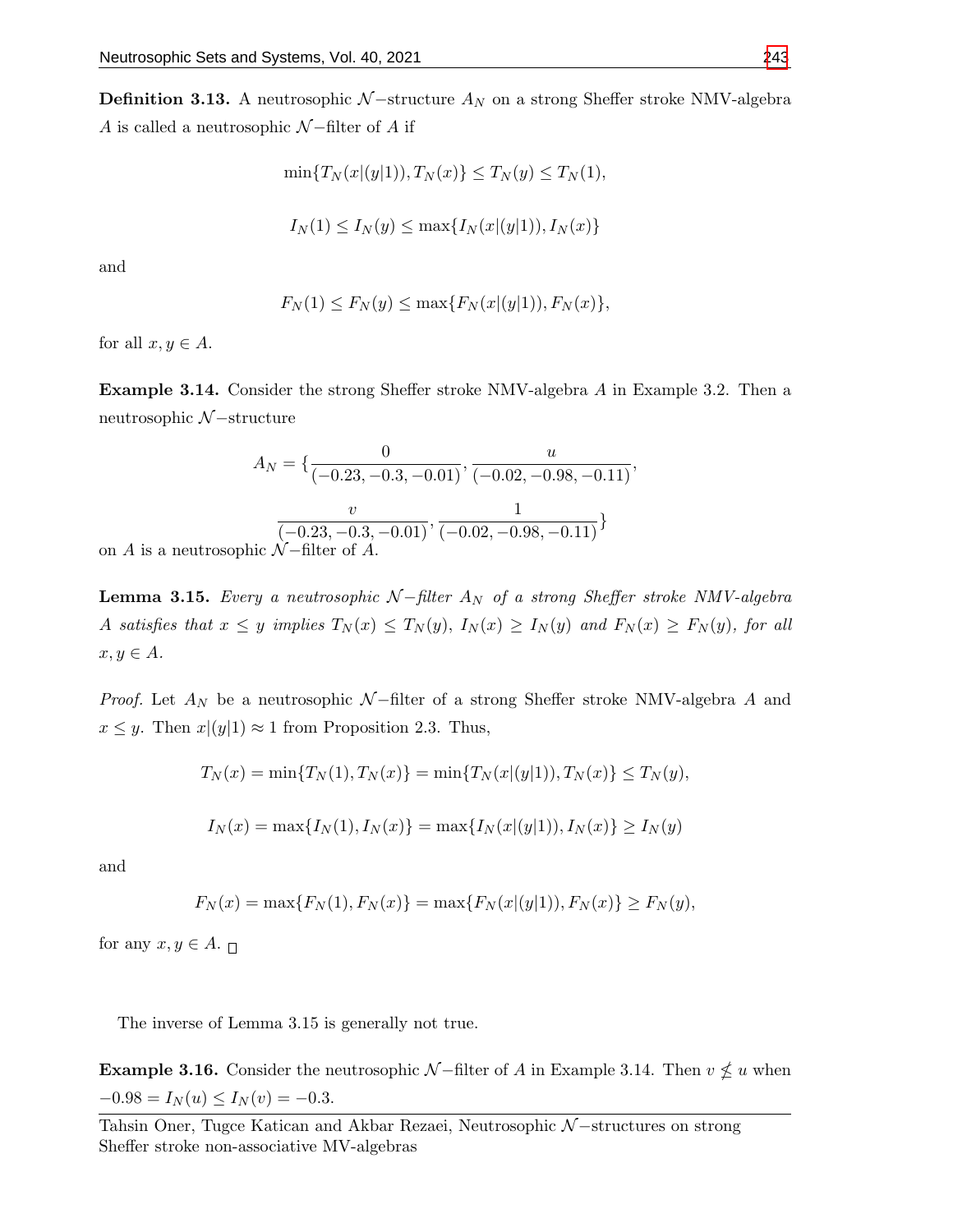**Lemma 3.17.** Let  $A_N$  be a neutrosophic  $N$ -filter of a strong Sheffer stroke NMV-algebra A. Then

$$
T_N((x|(y|1))|(z|1)) \le T_N((x|(z|1))|((y|(z|1))|1)),
$$
  
\n
$$
I_N((x|(y|1))|(z|1)) \ge I_N((x|(z|1))|((y|(z|1))|1)),
$$
  
\nand  
\n
$$
F_N((x|(y|1))|(z|1)) \ge F_N((x|(z|1))|((y|(z|1))|1)),
$$
  
\n(1)

for all  $x, y, z \in A$ .

*Proof.* Let  $A_N$  be a neutrosophic  $N$  –filter of a strong Sheffer stroke NMV-algebra A. Since  $(x|(y|1))|(z|1) \leq y|(z|1) \leq (x|(z|1))|((y|(z|1))|1)$  from Lemma 2.4 (iii) and (xi), it follows from Lemma 3.15 that

$$
T_N((x|(y|1))|(z|1)) \le T_N((x|(z|1))|((y|(z|1))|1)),
$$
  

$$
I_N((x|(y|1))|(z|1)) \ge I_N((x|(z|1))|((y|(z|1))|1))
$$

and

$$
F_N((x|(y|1))|(z|1)) \ge F_N((x|(z|1))|((y|(z|1))|1)),
$$

for all  $x, y, z \in A$ .

The inverse of Lemma 3.17 does not usually hold.

Example 3.18. Consider the strong Sheffer stroke NMV-algebra A in Example 3.2. Then a neutrosophic N −structure

$$
A_N = \left\{ \frac{0}{(-0.69, -0.12, 0)}, \frac{u}{(-0.58, -0.87, -0.22)}, \frac{v}{(-0.58, -0.87, -0.22)}, \frac{1}{(-0.14, -0.93, 0.96)} \right\}
$$

on A satisfies the condition (1) in Lemma 3.17 but it is not a neutrosophic  $\mathcal{N}-$ filter of A since

 $\min\{T_N(u|0|1), T_N(u)\} = \min\{T_N(v), T_N(u)\} = -0.58 > -0.69 = T_N(0).$ 

**Lemma 3.19.** Let  $A_N$  be a neutrosophic  $N$  – structure on a strong Sheffer stroke NMV-algebra A and a, b, c be any elements of  $[-1,0]$  with  $-3 \le a+b+c \le 0$ . If  $A_N$  is a neutrosophic  $\mathcal{N}-$ filter of A, then the nonempty subset  $A_N(a, b, c)$  is a filter of A.

*Proof.* Let  $A_N$  be a neutrosophic  $N$ -filter of a strong Sheffer stroke NMV-algebra A and  $A_N(a, b, c) \neq \emptyset$  for  $a, b, c \in [-1, 0]$  with  $-3 \leq a + b + c \leq 0$ . Since  $a \leq T_N(x) \leq T_N(1), b \geq 0$  $I_N(x) \geq I_N(1)$  and  $c \geq F_N(x) \geq F_N(1)$ , for all  $x \in A_N(a, b, c)$ , we have  $1 \in A_N(a, b, c)$ . Let  $x|(y|1), x \in A_N(a, b, c)$ . Then  $a \leq T_N(x), I_N(x) \leq b$ ,  $F_N(x) \leq c$ ,  $a \leq T_N(x|(y|1)),$  $I_N(x|(y|1)) \leq b$  and  $F_N(x|(y|1)) \leq c$ . Since

$$
a \le \min\{T_N(x|(y|1)), T_N(x)\} \le T_N(y),
$$

Tahsin Oner, Tugce Katican and Akbar Rezaei, Neutrosophic N-structures on strong Sheffer stroke non-associative MV-algebras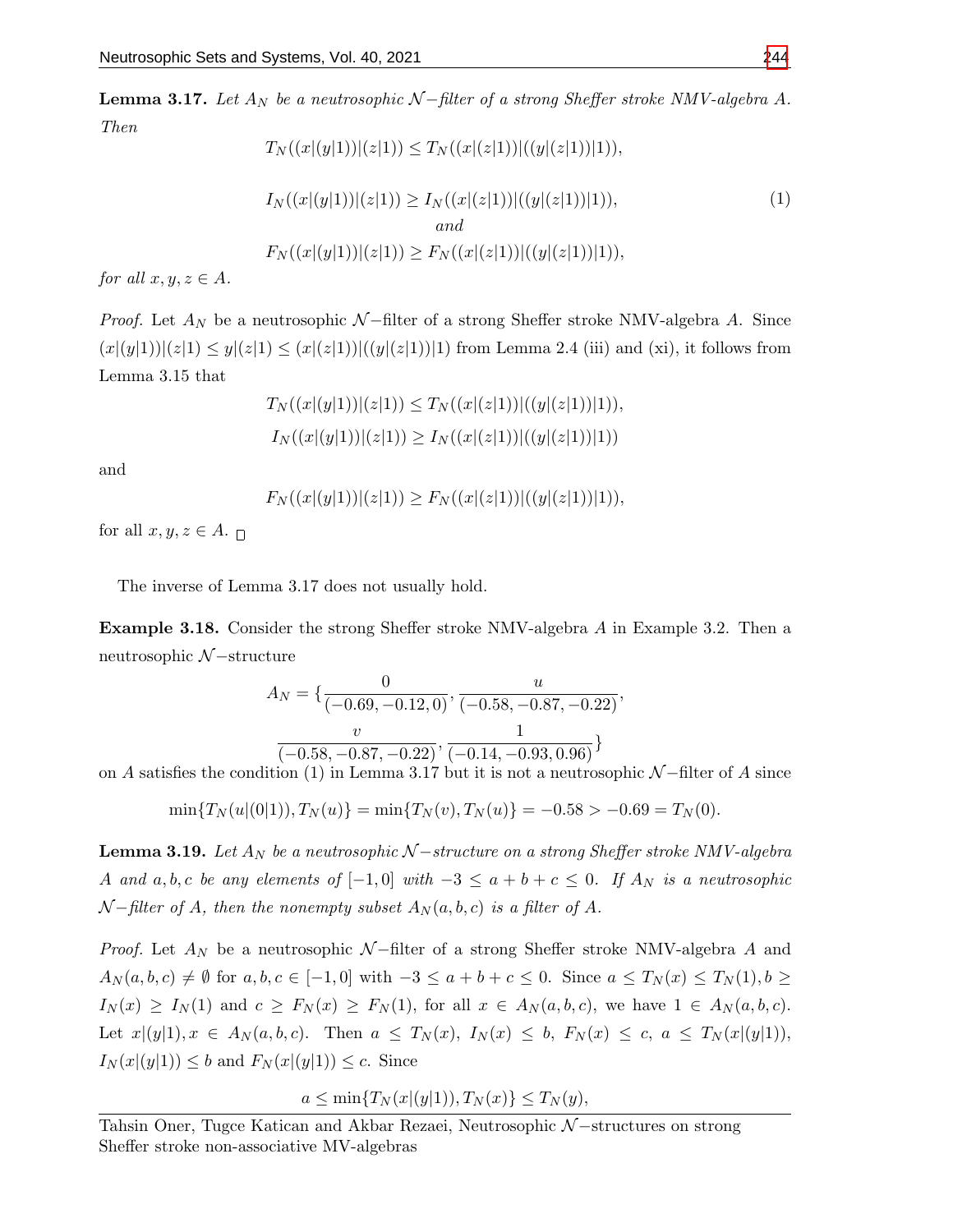$$
I_N(y) \le \max\{I_N(x|(y|1)), I_N(x)\} \le b
$$

and

$$
F_N(y) \le \max\{F_N(x|(y|1)), F_N(x)\} \le c,
$$

for all  $x, y \in A$ , it is obtained  $y \in A_N(a, b, c)$ . Hence,  $A_N(a, b, c)$  is a filter of A.  $\Box$ 

**Theorem 3.20.** Let  $A_N$  be a neutrosophic  $N$  –structure on a strong Sheffer stroke NMValgebra A and  $T_N^a$ ,  $I_N^b$ ,  $F_N^c$  be filters of A, for all  $a, b, c \in [-1, 0]$  with  $-3 \le a+b+c \le 0$ . Then  $A_N$  is a neutrosophic  $N$  – filter of A.

*Proof.* Let  $A_N$  be a neutrosophic  $N$ -structure on a strong Sheffer stroke NMV-algebra A and  $T_N^a, I_N^b, F_N^c$  be filters of A, for all  $a, b, c \in [-1,0]$  with  $-3 \le a+b+c \le 0$ . Assume that  $T_N(1) < T_N(x_0), I_N(y_0) < I_N(1)$  and  $F_N(z_0) < F_N(1)$ . If  $a_0 = \frac{1}{2}$  $\frac{1}{2}(T_N(1) + T_N(x_0)),$  $b_0 = \frac{1}{2}$  $\frac{1}{2}(I_N(1) + I_N(y_0))$  and  $c_0 = \frac{1}{2}$  $\frac{1}{2}(F_N(1) + F_N(z_0))$  in [-1,0), then  $T_N(1) < a_0 < T_N(x_0)$ ,  $I_N(1) > b_0 > I_N(y_0)$  and  $F_N(1) > c_0 > F_N(z_0)$ . Thus,  $1 \notin T_N^{a_0}, 1 \notin I_N^{b_0}$  and  $1 \notin F_N^{c_0}$ , which contradict with  $(S_f - 1)$ . Hence,  $T_N(x) \le T_N(1)$ ,  $I_N(x) \ge I_N(1)$  and  $F_N(x) \ge F_N(1)$ , for all  $x \in A$ . Suppose that  $x_1, x_2, x_3, y_1, y_2$  and  $y_3$  are any elements of A such that

$$
v_1 = T_N(y_1) < \min\{T_N(x_1|(y_1|1)), T_N(x_1)\} = u_1,
$$
\n
$$
u_2 = \max\{I_N(x_2|(y_2|1)), I_N(x_2)\} < I_N(y_2) = v_2,
$$

and

$$
u_3 = \max\{F_N(x_3|(y_3|1)), F_N(x_3)\} < F_N(y_3) = v_3.
$$
\nIf  $a' = \frac{1}{2}(u_1 + v_1)$ ,  $b' = \frac{1}{2}(u_2 + v_2)$  and  $c' = \frac{1}{2}(u_3 + v_3)$  in  $[-1, 0)$ , then  $v_1 < a' < u_1$ ,  $u_2 < b' < v_2$  and  $u_3 < c' < v_3$ . So,  $y_1 \notin T_N^{a'}$ ,  $y_2 \notin T_N^{b'}$  and  $y_3 \notin F_N^{c'}$  when  $x_1|(y_1|1), x_1 \in T_N^{a'}$ ,  $x_2|(y_2|1), x_2 \in T_N^{b'}$  and  $x_3|(y_3|1), x_3 \in F_N^{c'}$ . This is a contradiction. Thereby,

$$
\min\{T_N(x|(y|1)), T_N(x)\} \le T_N(y),
$$
  

$$
I_N(y) \le \max\{I_N(x|(y|1)), I_N(x)\}
$$

and

$$
F_N(y) \le \max\{F_N(x|(y|1)), F_N(x)\},\
$$

for all  $x, y \in A$ . Therefore,  $A_N$  is a neutrosophic  $\mathcal{N}-$ filter of A.  $\Box$ 

**Lemma 3.21.** Let  $A_N$  be a neutrosophic  $N$  –structure on a strong Sheffer stroke NMV-algebra A. Then  $A_N$  is a neutrosophic  $N$ -filter of A if and only if  $z \leq y|(x|1)$  implies

$$
\min\{T_N(y), T_N(z)\} \le T_N(x),
$$

$$
I_N(x) \le \max\{I_N(y), I_N(z)\}
$$

Tahsin Oner, Tugce Katican and Akbar Rezaei, Neutrosophic N-structures on strong Sheffer stroke non-associative MV-algebras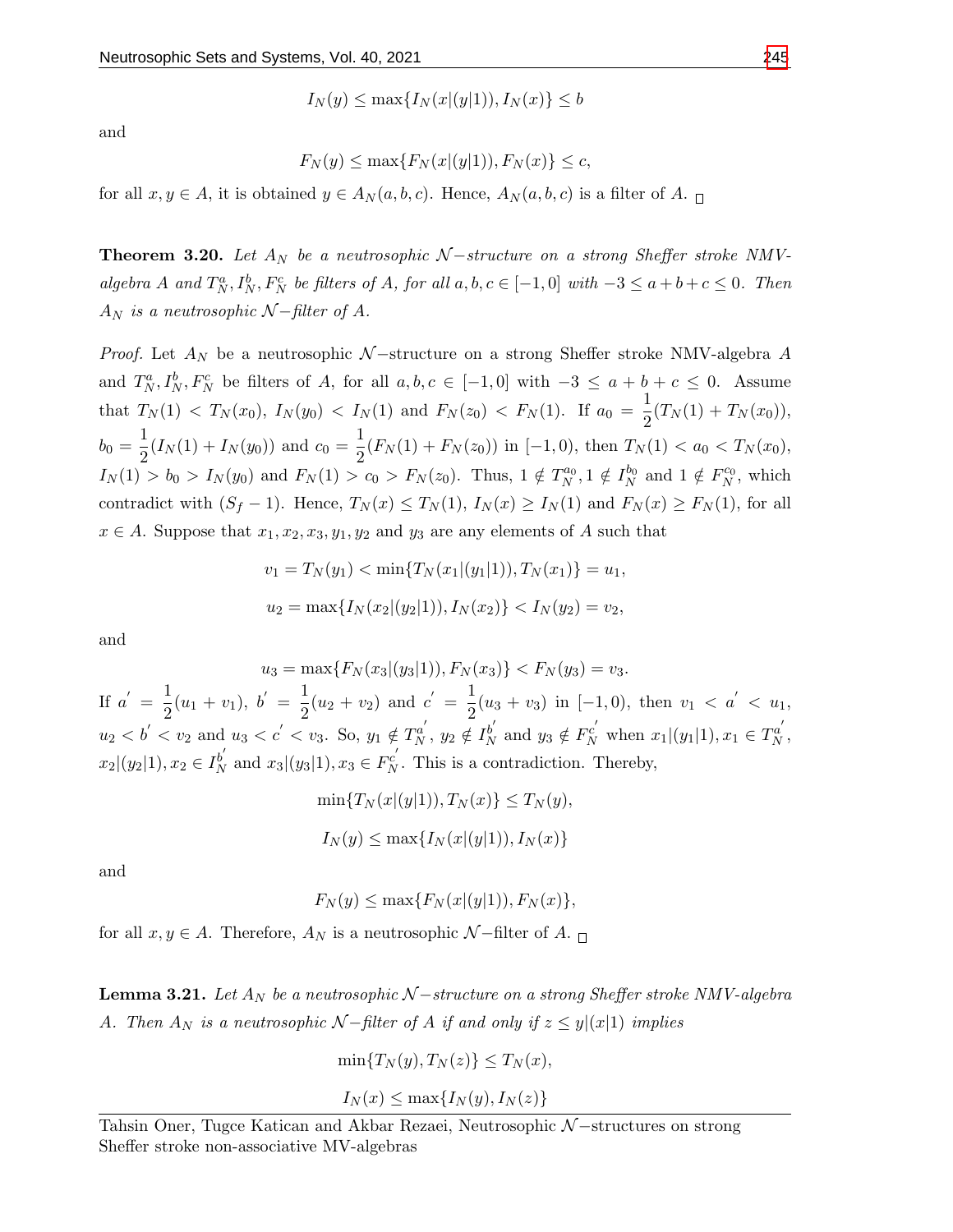and

$$
F_N(x) \le \max\{F_N(y), F_N(z)\},\
$$

for all  $x, y, z \in A$ .

*Proof.* Let  $A_N$  be a neutrosophic  $N$ -filter of A and x, y and z be any elements of A such that  $z \leq y|(x|1)$ . Since  $T_N(z) \leq T_N(y|(x|1)),$   $I_N(z) \geq I_N(y|(x|1))$  and  $F_N(z) \geq F_N(y|(x|1))$  from Lemma 3.15, it follows that

$$
\min\{T_N(y), T_N(z)\} \le \min\{T_N(y|(x|1)), T_N(y)\} \le T_N(x),
$$

$$
I_N(x) \le \max\{I_N(y|(x|1)), I_N(y)\} \le \max\{I_N(y), I_N(z)\}
$$

and

$$
F_N(x) \le \max\{F_N(y|(x|1)), F_N(y)\} \le \max\{F_N(y), F_N(z)\},\
$$

for all  $x, y, z \in A$ .

Conversely, suppose that  $A_N$  is a neutrosophic N-structure on A such that  $z \leq y|(x|1)$ implies

$$
\min\{T_N(y), T_N(z)\} \le T_N(x),
$$
  

$$
I_N(x) \le \max\{I_N(y), I_N(z)\}
$$

and

$$
F_N(x) \le \max\{F_N(y), F_N(z)\},\
$$

for all  $x, y, z \in A$ . Since  $x \leq 1 \approx x/0 \approx x/(1/1)$  from (n2), it is obtained that  $T_N(x) \leq T_N(1)$ ,  $I_N(1) \leq I_N(x)$  and  $F_N(1) \leq F_N(x)$ , for all  $x \in A$ . Since  $x \leq (x|(y|1))|(y|1)$  from Lemma 2.4 (v), we have

$$
\min\{T_N(x|(y|1)), T_N(x)\} \le T_N(y),
$$

 $I_N(y) \leq \max\{I_N(x|(y|1)), I_N(x)\}\$ 

and

$$
F_N(y) \le \max\{F_N(x|(y|1)), F_N(x)\},\
$$

for all  $x, y \in A$ . Hence,  $A_N$  is a neutrosophic  $\mathcal{N}-$ filter of  $A$ .  $\Box$ 

**Theorem 3.22.** Every neutrosophic  $N$ -filter of a strong Sheffer stroke NMV-algebra A is a neutrosophic  $N$  – subalgebra of A.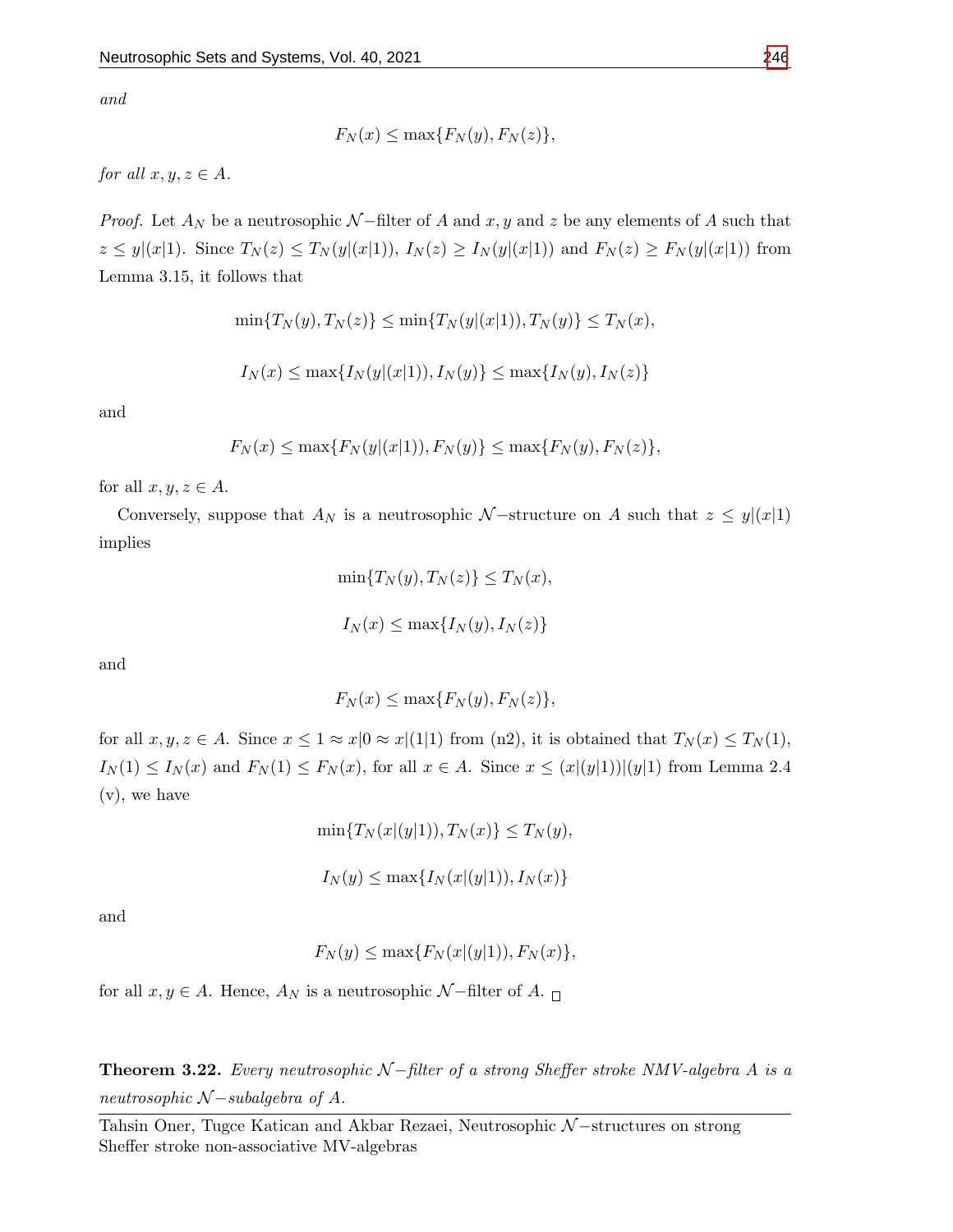*Proof.* Let  $A_N$  be a neutrosophic  $N$ -filter of A. Since

$$
\begin{array}{rcl}\n\min\{T_N(x), T_N(y)\} &\leq & \min\{T_N(1), T_N(y)\} \\
&=& \min\{T_N(((y|1)|1)|(((y|1)|x)|1)), T_N(y)\} \\
&=& \min\{T_N(y|((x|(y|1))|1)), T_N(y)\} \\
&\leq & T_N(x|(y|1)),\n\end{array}
$$

and similarly,

$$
I_N(x|(y|1)) \le \max\{I_N(x), I_N(y)\}
$$

and

$$
F_N(x|(y|1)) \le \max\{F_N(x), F_N(y)\},\
$$

from (n1), (n3) and (n5), it follows that  $A_N$  is a neutrosophic N-subalgebra of A.  $\Box$ 

The inverse of Theorem 3.22 does not usually hold.

**Example 3.23.** The neutrosophic  $N$  –subalgebra  $A_N$  of A in Example 3.2. Then it is not a neutrosophic N-filter of A since  $\min\{T_N(u|(0|1)), T_N(u)\} = \min\{T_N(v), T_N(u)\} = -0.68 >$  $-0.79 = T_N(0).$ 

**Definition 3.24.** Let A be a strong Sheffer stroke NMV-algebra. Define

$$
A_N^{x_t} := \{ x \in A : T_N(x_t) \le T_N(x) \},
$$
  

$$
A_N^{x_i} := \{ x \in A : I_N(x) \le I_N(x_i) \}
$$

and

$$
A_N^{x_f} := \{ x \in A : F_N(x) \le F_N(x_f) \},
$$

for all  $x_t, x_i, x_f \in A$ . Obviously,  $x_t \in A_N^{x_t}, x_i \in A_N^{x_i}$  and  $x_f \in A_N^{x_f}$  $\frac{1}{N}$ .

Example 3.25. Consider the strong Sheffer stroke NMV-algebra A in Example 3.2. Let  $T_N(0) = -0.113, T_N(u) = -0.12, T_N(v) = -0.13, T_N(1) = 0, I_N(0) = -0.21, I_N(u) = -0.22,$  $I_N(v) = -0.23, I_N(1) = -1, F_N(0) = -0.31, F_N(u) = -0.32, F_N(v) = -0.33, F_N(1) = -0.33, F_N(1) = -0.33, F_N(1) = -0.33, F_N(1) = -0.33, F_N(1) = -0.33, F_N(2) = -0.33, F_N(3) = -0.33, F_N(4) = -0.33, F_N(5) = -0.33, F_N(6) = -0.33, F_N(7) = -0.33, F_N(8) = -0.33, F_N(9) = -0.33, F_N(1) = -0.3$  $-0.34, x_t = u, x_i = v$  and  $x_f = 0$ . Then

$$
A_N^{x_t} = \{x \in A : T_N(u) \le T_N(x)\} = \{0, u, 1\},\
$$
  

$$
A_N^{x_i} = \{x \in A : I_N(x) \le I_N(v)\} = \{v, 1\}
$$

and

$$
A_N^{x_f} = \{ x \in A : F_N(x) \le F_N(0) \} = A.
$$

**Theorem 3.26.** Let  $x_t$ ,  $x_i$  and  $x_f$  be any elements of a strong Sheffer stroke NMV-algebra A. If  $A_N$  is a neutrosophic N–filter of A, then  $A_N^{x_t}, A_N^{x_i}$  and  $A_N^{x_f}$  $\frac{x_f}{N}$  are filters of A.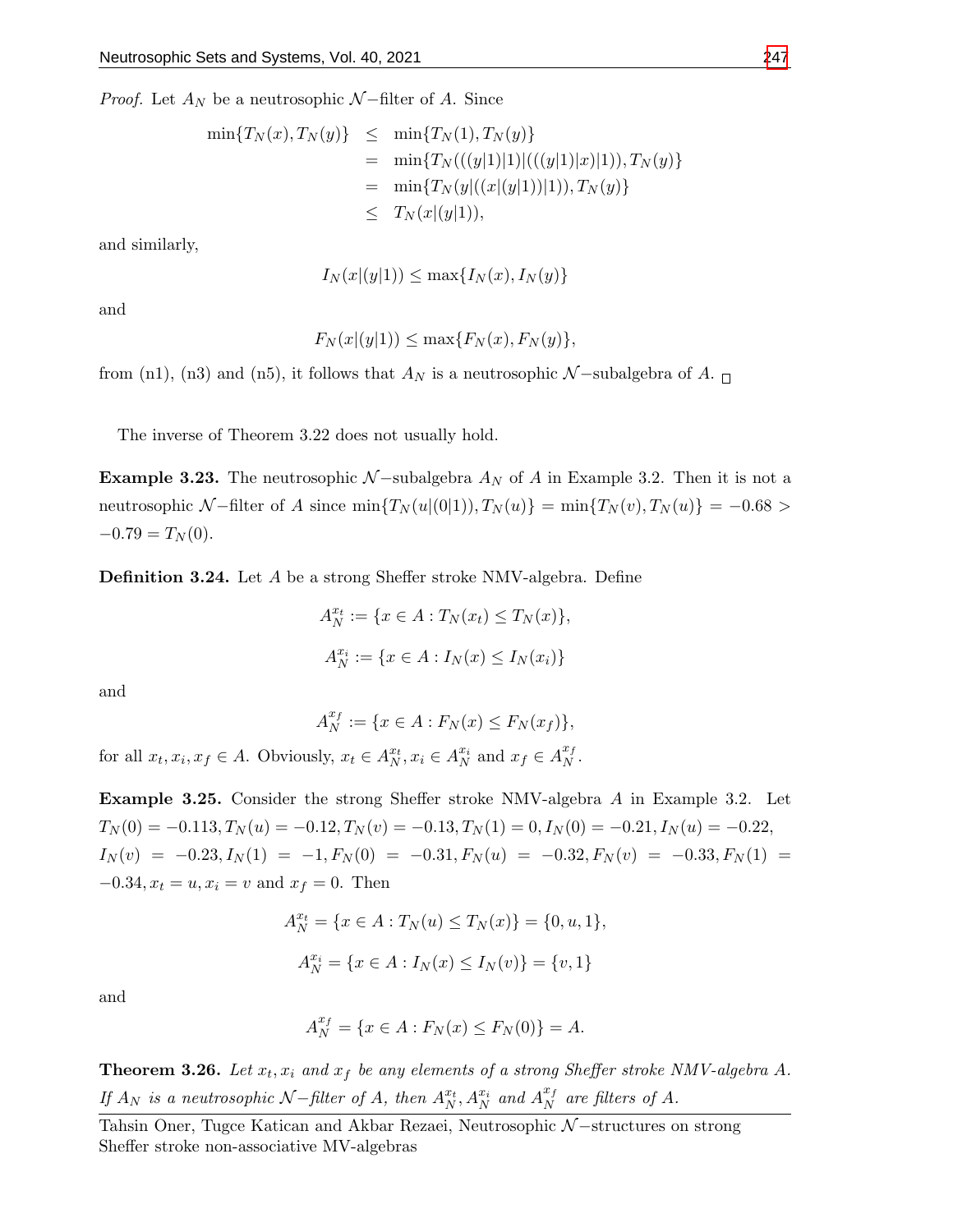*Proof.* Let  $A_N$  be a neutrosophic  $N$ -filter of a strong Sheffer stroke NMV-algebra A. Since  $T_N(x_t) \le T_N(1), I_N(1) \le I_N(x_i)$  and  $F_N(1) \le F_N(x_f)$ , for any  $x_t, x_i, x_f \in A$ , we have  $1 \in A_N^{x_t}$ ,  $1 \in A_N^{x_i}$  and  $1 \in A_N^{x_f}$  $X_N^{\{x_f\}}$ . Let  $x_1|(y_1|1), x_1 \in A_N^{x_t}, x_2|(y_2|1), x_2 \in A_N^{x_i}$  and  $x_3|(y_3|1), x_3 \in A_N^{x_f}$  $\frac{x_f}{N}$  . Then  $T_N(x_t) \leq T_N(x_1|(y_1|1)), T_N(x_t) \leq T_N(x_1), I_N(x_2|(y_2|1)) \leq I_N(x_i), I_N(x_2) \leq I_N(x_i)$  and  $F_N(x_3|(y_3|1)) \leq F_N(x_f), F_N(x_3) \leq F_N(x_f).$  Since

$$
T_N(x_t) \le \min\{T_N(x_1|(y_1|1)), T_N(x_1)\} \le T_N(y_1),
$$
  

$$
I_N(y_2) \le \max\{I_N(x_2|(y_2|1)), I_N(x_2)\} \le I_N(x_i)
$$

and

$$
F_N(y_3) \le \max\{F_N(x_3|(y_3|1)), F_N(x_3)\} \le F_N(x_f),
$$

we get  $y_1 \in A_N^{x_t}$ ,  $y_2 \in A_N^{x_i}$  and  $y_3 \in A_N^{x_f}$  $X_N^{\mathcal{X}_f}$ . Thus,  $A_N^{\mathcal{X}_t}$ ,  $A_N^{\mathcal{X}_i}$  and  $A_N^{\mathcal{X}_f}$  $\frac{d}{N}$  are filters of A.

Example 3.27. Consider the strong Sheffer stroke NMV-algebra A in Example 3.2. For a neutrosophic N −filter

$$
A_N = \{ \frac{0}{(-0.32, -0.29, -0.07)}, \frac{u}{(-0.32, -0.29, -0.07)}, \frac{v}{(-0.1, -0.78, -0.17)}, \frac{1}{(-0.1, -0.78, -0.17)} \}
$$

of A,  $x_t = u$ ,  $x_i = v$  and  $x_f = 1 \in A$ , the subsets

$$
A_N^{x_t} = \{x \in A : T_N(u) \le T_N(x)\} = A,
$$
  

$$
A_N^{x_i} = \{x \in A : I_N(x) \le I_N(v)\} = \{v, 1\}
$$

and

$$
A_N^{x_f} = \{ x \in A : F_N(x) \le F_N(1) \} = \{ v, 1 \}
$$

of A are filterss of A.

**Theorem 3.28.** Let  $x_t$ ,  $x_i$  and  $x_f$  be any elements of a strong Sheffer stroke NMV-algebra A and  $A_N$  be a neutrosophic  $N-structure$  on A.

(a) If 
$$
A_N^{x_t}
$$
,  $A_N^{x_i}$  and  $A_N^{x_f}$  are filters of A, then  
\n
$$
T_N(x) \le \min\{T_N(y|(z|1)), T_N(y)\} \Rightarrow T_N(x) \le T_N(z),
$$
\n
$$
I_N(x) \ge \max\{I_N(y|(z|1)), I_N(y)\} \Rightarrow I_N(x) \ge I_N(z)
$$
\nand  
\n
$$
F_N(x) \ge \max\{F_N(y|(z|1)), F_N(y)\} \Rightarrow F_N(x) \ge F_N(z),
$$
\nfor all  $x, y, z \in A$ . (2)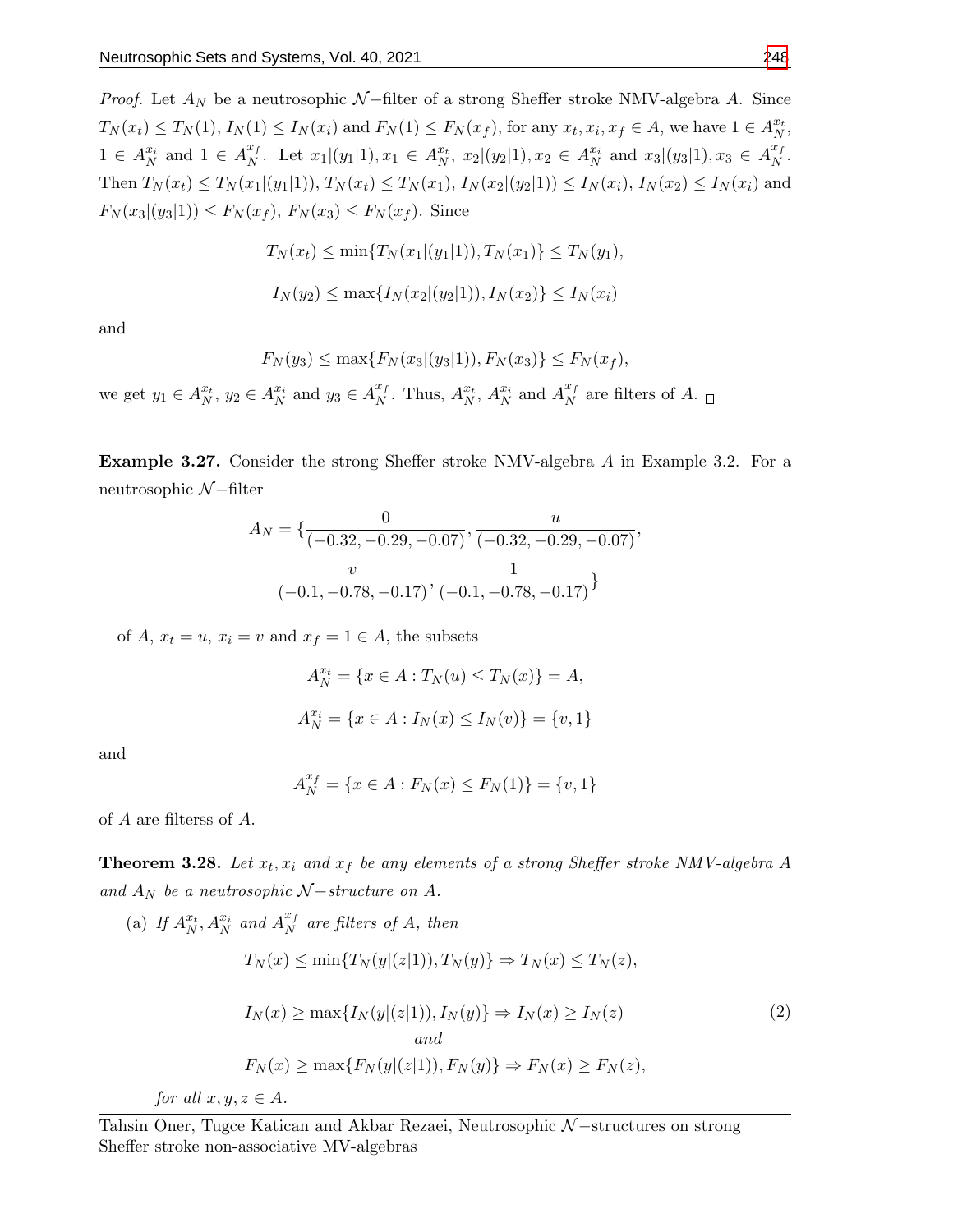(b) If  $A_N$  satisfies the condition (3.2) and

$$
T_N(x) \le T_N(1), \quad I_N(1) \le I_N(x) \quad and \quad F_N(1) \le F_N(x), \quad for \text{ all } x \in A,
$$
\n
$$
\text{then } A_N^{x_t}, A_N^{x_i} \text{ and } A_N^{x_f} \text{ are filters of } A, \text{ for all } x_t \in T_N^{-1}, \ x_i \in I_N^{-1} \text{ and } x_f \in F_N^{-1}.
$$
\n
$$
(3)
$$

*Proof.* Let  $A_N$  be a neutrosophic  $N$  –structure on a strong Sheffer stroke NMV-algebra A.

(a) Let  $A_N^{x_t}, A_N^{x_i}$  and  $A_N^{x_f}$  $X<sub>N</sub><sup>x<sub>f</sub></sup>$  be filters of A, for any  $x<sub>t</sub>, x<sub>i</sub>, x<sub>f</sub> \in A$ , and  $x, y, z$  be any elements of A such that  $T_N(x) \le \min\{T_N(y|(z|1)), T_N(y)\}, I_N(x) \ge \max\{I_N(y|(z|1)), I_N(y)\}\$  and  $F_N(x) \ge$  $\max\{F_N(y|(z|1)), F_N(y)\}.$  Since  $y|(z|1), y \in A_N^{x_t}, y|(z|1), y \in A_N^{x_i}$  and  $y|(z|1), y \in A_N^{x_f}$  $_N^{x_f}$ , where  $x_t = x_i = x_f = x$ , it follows from  $(S_f - 2)$  that  $z \in A_N^{x_t}$ ,  $z \in A_N^{x_i}$  and  $z \in A_N^{x_f}$  $\frac{x_f}{N}$ , where  $x_t = x_i = x_f = x$ . Thus,  $T_N(x) \leq T_N(z)$ ,  $I_N(z) \leq I_N(x)$  and  $F_N(z) \leq F_N(x)$ , for all  $x, y, z \in A$ .

(b) Let  $A_N$  be a neutrosophic N-structure on A satisfying the conditions (2) and (3), for  $x_t \in T_N^{-1}$  $x_i^{-1}, x_i \in I_N^{-1}$  $\overline{N}$ <sup>1</sup> and  $x_f \in F_N^{-1}$  $N^{-1}$ . Then  $1 \in A_N^{x_t}$ ,  $1 \in A_N^{x_i}$  and  $1 \in A_N^{x_f}$  $\frac{df}{N}$  from the condition (3). Let  $x_1|(y_1|1), x_1 \in X_N^{x_t}, x_2|(y_2|1), x_2 \in A_N^{x_i}$  and  $x_3|(y_3|1), x_3 \in A_N^{x_t}$  $N^x$ . Thus,  $T_N(x_t) \leq T_N(x_1|(y_1|1)), T_N(x_t) \leq T_N(x_1), T_N(x_2|(y_2|1)) \leq T_N(x_i), T_N(x_2) \geq T_N(x_i)$  and  $F_N(x_3|(y_3|1)) \leq F_N(x_f), F_N(x_3) \leq F_N(x_f).$  Since

$$
T_N(x_t) \le \min\{T_N(x_1|(y_1|1)), T_N(x_1)\},\
$$

$$
\max\{I_N(x_2|(y_2|1)), I_N(x_2)\} \le I_N(x_i)
$$

and

$$
\max\{F_N(x_3|(y_3|1)), F_N(x_3)\} \le F_N(x_f),
$$

it follows from the condition (2) that  $T_N(x_t) \leq T_N(y_1)$ ,  $I_N(y_2) \leq I_N(x_i)$  and  $F_N(y_3) \leq F_N(x_f)$ . Hence,  $y_1 \in A_N^{x_t}, y_2 \in A_N^{x_i}$  and  $y_3 \in A_N^{x_f}$  $X_N^{\mathcal{I}_f}$ . Therefore,  $A_N^{\mathcal{X}_t}$ ,  $A_N^{\mathcal{X}_i}$  and  $A_N^{\mathcal{X}_f}$  $\frac{d}{N}$  are filters of A.

Example 3.29. Consider the strong Sheffer stroke NMV-algebra A in Example 3.2. Let  $T_N(0) = T_N(v) = -1, T_N(u) = T_N(1) = 0, I_N(0) = I_N(v) = 0, I_N(u) = I_N(1) = -1, F_N(0) = 0$  $F_N(v) = -0.71, F_N(u) = F_N(1) = -0.5$ . Then the filters

$$
A_N^{x_t} = A, A_N^{x_i} = \{u.1\}
$$
 and  $A_N^{x_f} = A$ 

of A satisfy the condition (2) in Theorem 3.28, for  $x_t = v, x_i = u$  and  $x_f = 1 \in A$ .

Moreover, let

$$
A_N = \{ \frac{0}{(-0.99, 0, -0.01)}, \frac{u}{(-0.99, 0, -0.01)}, \frac{v}{(-0.99, 0, -0.01)}, \frac{1}{(0, -1, -1)} \}
$$

be a neutrosophic  $\mathcal{N}-$ structure on A satisfying the conditions (2) and (3) in Theorem 3.28. Then the subsets

$$
A_N^{x_t} = \{ x \in A : T_N(1) \le T_N(x) \} = \{ 1 \},
$$
  

$$
A_N^{x_i} = \{ x \in A : I_N(x) \le I_N(0) \} = A
$$

Tahsin Oner, Tugce Katican and Akbar Rezaei, Neutrosophic N-structures on strong Sheffer stroke non-associative MV-algebras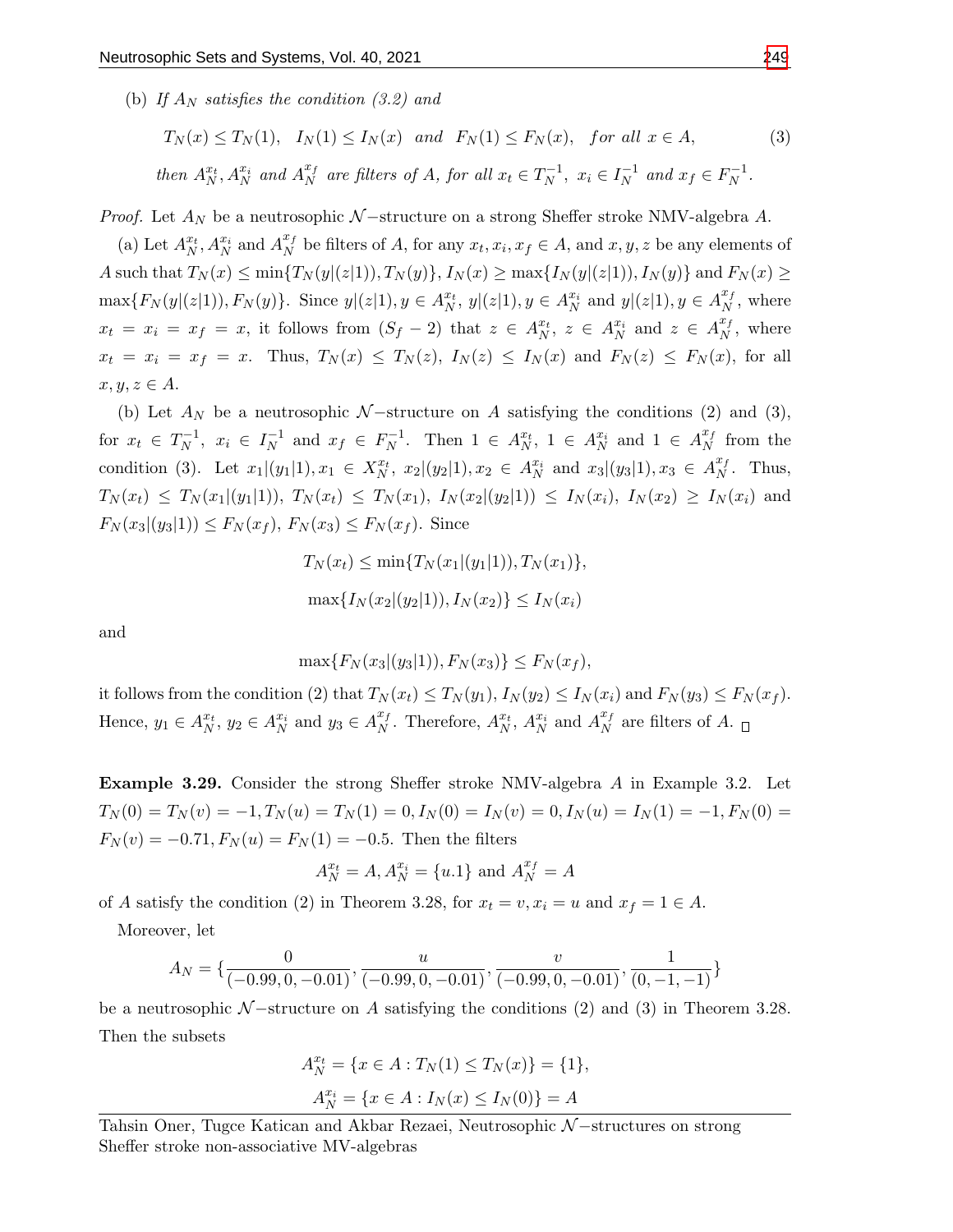$$
A_N^{x_f} = \{ x \in A : F_N(x) \le F_N(u) \} = A
$$

of A are filters of A, where  $x_t = 1, x_i = 0$  and  $x_f = u \in A$ .

#### 4. Conclusion

In this study, neutrosophic  $N$  –structures defined by  $N$  –functions on strong Sheffer stroke NMV-algebras have been investigated. Basic definitions and notions about strong Sheffer stroke NMV-algebras and neutrosophic  $\mathcal{N}-$ structures defined by  $\mathcal{N}-$ functions on a nonempty universe X are presented and then a neutrosophic  $N$  –subalgebra and a  $(a, b, c)$  – level set of a neutrosophic  $\mathcal{N}-$ structure are defined by the help of  $\mathcal{N}-$ functions on strong Sheffer stroke NMV-algebras. It is shown that the  $(a, b, c)$ -level set of a neutrosophic N-subalgebra of a strong Sheffer stroke NMV-algebra is its strong Sheffer stroke NMV-subalgebra and vice versa. Also, it is proved that the family of all neutrosophic  $\mathcal{N}-subalgebras$  of this algebraic structure forms a complete distributive lattice. It is illustrated that every neutrosophic  $\mathcal{N}-$ subalgebra of a strong Sheffer stroke NMV-algebra satisfies  $T_N(x) \leq T_N(1)$ ,  $I_N(1) \leq I_N(x)$ and  $F_N(1) \leq F_N(x)$ , for all elements x in this algebra but a neutrosophic N-structure on a strong Sheffer stroke NMV-algebra satisfying this property is generally not its neutrosophic  $\mathcal{N}-$ subalgebra. Besides, it is interpreted the images of the sequence under  $\mathcal{N}-$ functions on a strong Sheffer stroke NMV-algebra. Moreover, it is stated the case which  $N$ -functions determining a neutrosophic N −subalgebra of a strong Sheffer stroke NMV-algebra are constant. Then a neutrosophic N −filter of a strong Sheffer stroke NMV-algebra is defined via  $\mathcal{N}-$  functions and shown that the functions  $T_N, I_N$  and  $F_N$  defining the neutrosophic  $\mathcal{N}-$ filter satisfies  $T_N(x) \leq T_N(y)$ ,  $I_N(x) \geq I_N(y)$  and  $F_N(x) \geq F_N(y)$  when  $x \leq y$ , but the inverse does not usually hold. It is demonstrated that  $(a, b, c)$  –level set of a neutrosophic N –filter of a strong Sheffer stroke NMV-algebra is its filter. Indeed, it is given that the subsets defined by  $\mathcal{N}-$ functions on a strong Sheffer stroke NMV-algebra must be its filters so that a neutrosophic  $\mathcal{N}-$ structure on this algebra is a neutrosophic  $\mathcal{N}-$ filter. It is proved that every neutrosophic  $\mathcal{N}-$ filter of a strong Sheffer stroke NMV-algebra is its neutrosophic  $\mathcal{N}-$ subalgebra whereas the inverse is not true in general. Additionally, new three subsets  $A_N^{x_t}, A_N^{x_i}$  and  $A_N^{x_f}$  $\frac{f}{N}$  of a strong Sheffer stroke NMV-algebra are defined by  $\mathcal{N}-$  functions and any elements  $x_t, x_i$  and  $x_f$  of the algebra. We show that these subsets are filters of a strong Sheffer stroke NMV-algebra for its neutrosophic  $N$  –filter but the inverse holds under special conditions.

In our future works, we wish to introduce new Sheffer stroke algebraic structures and investigate their neutrosophic  $\mathcal{N}-$ structures.

Acknowledgments: The authors are thankful to the referees for a careful reading of the paper and for valuable comments and suggestions.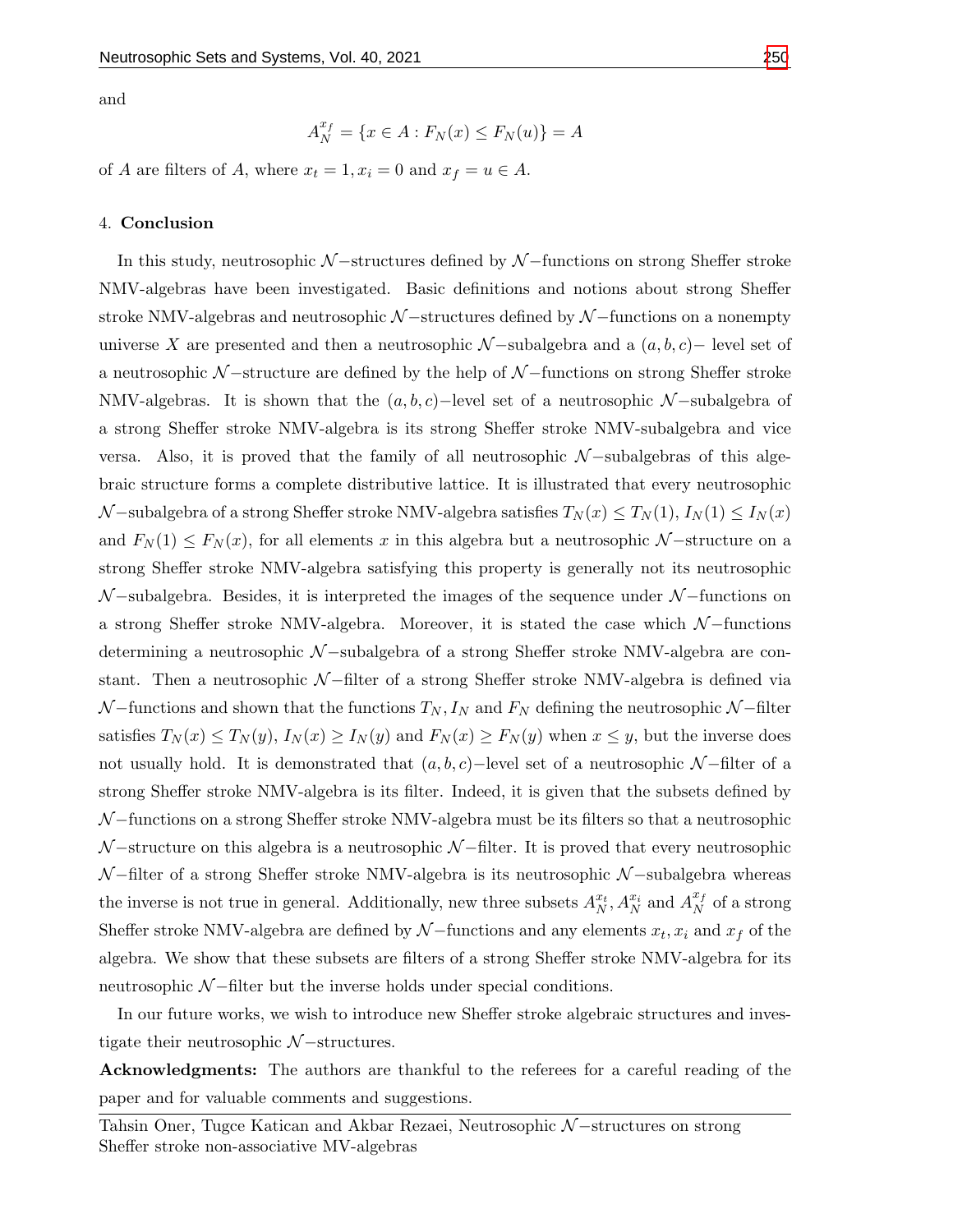Conflicts of Interest: The authors declare no conflict of interest.

#### References

- <span id="page-16-6"></span>1. Abbott, J. C. Implicational algebras. Bulletin Mathématique de la Société des Sciences Mathématiques de la République Socialiste de Roumanie 1967, 11(1), pp. 3-23.
- <span id="page-16-0"></span>2. Atanassov, K. T. Intuitionistic fuzzy sets. Fuzzy Sets Syst. 1986, 20, pp. 87-96.
- <span id="page-16-1"></span>3. Borumand Saeid, A.; Jun, Y. B. Neutrosophic subalgebras of BCK/BCI-algebras based on neutrosophic points. Ann. Fuzzy Math. Inform. 2017, 14, pp. 87-97.
- <span id="page-16-2"></span>4. Borzooei, R. A.; Zhang, X.; Smarandache, F.; Jun, Y. B. Commutative generalized neutrosophic ideals in BCK-algebras. Symmetry 2018, 10(350).
- <span id="page-16-7"></span>5. Chajda, I. Sheffer operation in ortholattices. Acta Universitatis Palackianae Olomucensis, Facultas Rerum Naturalium. Mathematica 2005, 44(1), pp. 19-23.
- <span id="page-16-16"></span>6. Chajda, I.; Halaš, R.; Länger, H. Operations and structures derived from non-associative MV-algebras. Soft Computing 2019, 23(12), pp. 3935-3944.
- <span id="page-16-14"></span>7. Chajda, I.; K¨uhr, J. A non-associative generalization of MV-algebras. Math. Slov. 2007, 57, pp. 301-312.
- <span id="page-16-15"></span>8. Chajda, I.; Länger, H. Properties of non-associative MV-algebras. Math. Slov. 2017, 67, pp. 1095-1104.
- <span id="page-16-12"></span>9. Chang, C. C. Algebraic analysis of many-valued logics, Transactions of the American Mathematical Society 1958, 88, pp. 467-490.
- <span id="page-16-13"></span>10. Chang, C. C. A new proof of the completeness of the Lukasiewicz axioms. Transactions of the American Mathematical Society 1959, 93, pp. 74–80.
- <span id="page-16-3"></span>11. Jun, Y. B.; Lee, K. J.; Song, S. Z. N −ideals of BCK/BCI-algebras. J. Chungcheong Math. Soc. 2009, 22, pp. 417-437.
- 12. Jun, Y. B.; Smarandache, F.; Bordbar, H. Neutrosophic N-structures applied to BCK/BCI-algebras. Information 2017, 8(128), pp. 1-12.
- 13. Jun, Y. B. Neutrosophic subalgebras of several types in BCK/BCI-algebras. Ann. Fuzzy Math. Inform. 2017, 14, pp. 75-86.
- 14. Jun, Y. B.; Kim, S. J.; Smarandache, F. Interval neutrosophic sets with applications in BCK/BCI-algebras. Axioms 2018, 7(23), pp. 1-13.
- 15. Jun, Y. B.; Smarandache, F.; Song, S. Z.; Khan, M., Neutrosophic positive implicative N −ideals in BCKalgebras. Axioms 2018, 7(3), pp. 1-13.
- <span id="page-16-4"></span>16. Khan, M.; Anis, S.; Smarandache, F.; Jun, Y. B. Neutrosophic N −structures and their applications in semigroups. Infinite Study 2017.
- <span id="page-16-5"></span>17. McCune, W.; Veroff, R.; Fitelson, B.,; Harris, K.; Feist, A.; Wos, L. Short single axioms for Boolean algebra. Journal of Automated Reasoning 2002, 29(1), pp. 1-16.
- <span id="page-16-8"></span>18. Oner, T.; Katican, T.; Borumand Saeid, A. Relation between Sheffer Stroke and Hilbert Algebras. Categories and General Algebraic Structures with Applications 2021, (in press).
- <span id="page-16-9"></span>19. Oner, T.; Katican, T.; Borumand Saeid, A. Fuzzy filters of Sheffer stroke Hilbert algebras. Journal of Intelligent and Fuzzy Systems 2021, 40 (1), pp. 759-772.
- <span id="page-16-10"></span>20. Oner, T.; Katican, T.; Borumand Saeid, A. On Sheffer stroke UP-algebras. Discussiones Mathematicae – General Algebra and Applications 2021, (in press)
- <span id="page-16-11"></span>21. Oner, T.; Kalkan, T.; Kircali Gursoy, N. Sheffer stroke BG-algebras. International Journal of Maps in Mathematics 2021, 4(1), pp. 27-3.
- <span id="page-16-17"></span>22. Oner, T.; Katican, T.; Borumand Saeid, A.; Terziler, M. Filters of strong Sheffer stroke non-associative MV-algebras. Analele Stiintifice ale Universitatii Ovidius Constanta 2021, (in press).